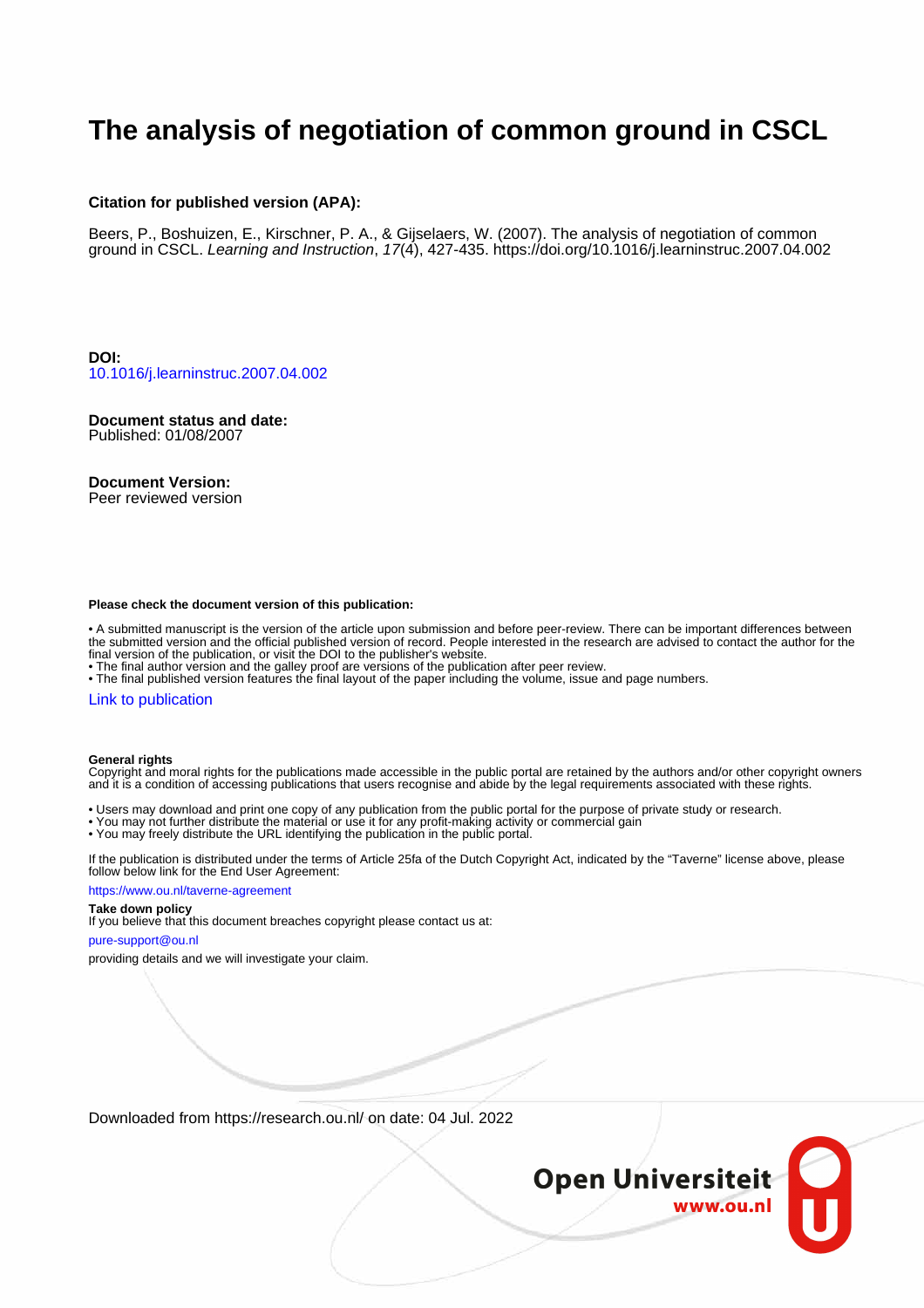Running head: ANALYSIS OF NEGOTIATION IN CSCL

**This article was published as:**

**Beers. P.J., Boshuizen, H.P.A., Kirschner, P.A., & Gijselaers, W.H. (2007). The analysis of negotiation of common ground in CSCL.** *Learning and Instruction. 17,* **427-435.**

> **Copyright Elsevier, available online at [http://www.elsevier.com/wps/find/journaldescription.cws\\_home/956/description#description](http://www.elsevier.com/wps/find/journaldescription.cws_home/956/description#description)**

The Analysis of Negotiation of Common Ground in CSCL

Pieter J. Beers,

Delft University of Technology / Open University of the Netherlands

Henny P. A. Boshuizen

Open University of the Netherlands

Paul A. Kirschner

Utrecht University / Open University of the Netherlands

Wim H. Gijselaers

Maastricht University

# Author Note

Correspondence concerning this article should be addressed to Pieter J. Beers, Delft University of Technology, Faculty of Technology, Policy and Management, P.O. Box 5015,

2600 GA Delft, The Netherlands. E-mail may be sent to p.j.beers@tudelft.nl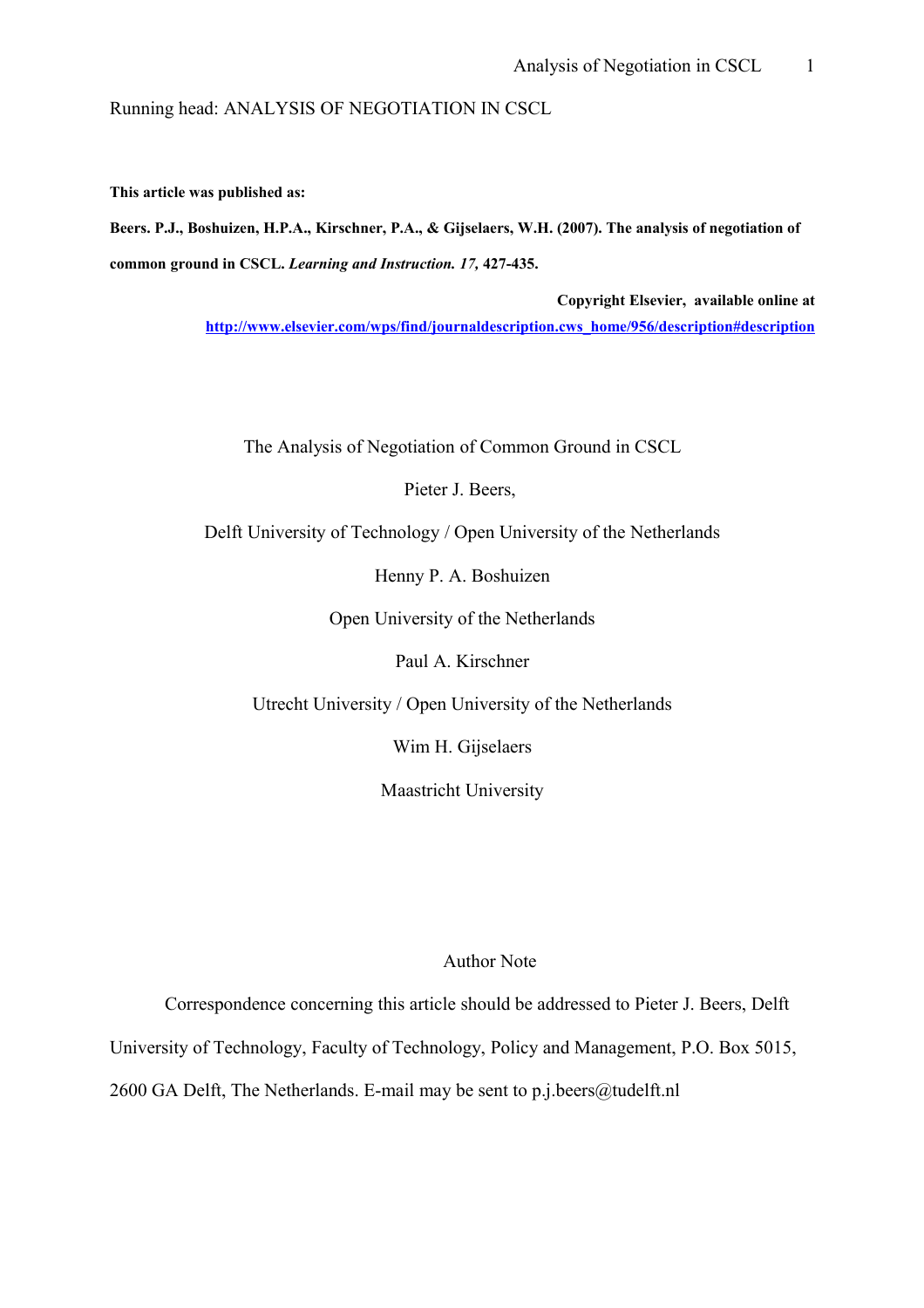# **Abstract**

CSCL research has given rise to a plethora of analysis methods, all with specific analysis goals, units of analysis, and for specific types of data (chat, threaded discussions, etcetera). This article describes some challenges of CSCL-analysis. The development of an analysis method for negotiation processes in multidisciplinary teams serves as an example of how these challenges occur in practice. Results reveal a number of tensions with regard to establishing reliable coding procedures without compromising validity, such as how to define codes, and rules for applying codes. The discussion offers some guidelines for content analysis of CSCL-data.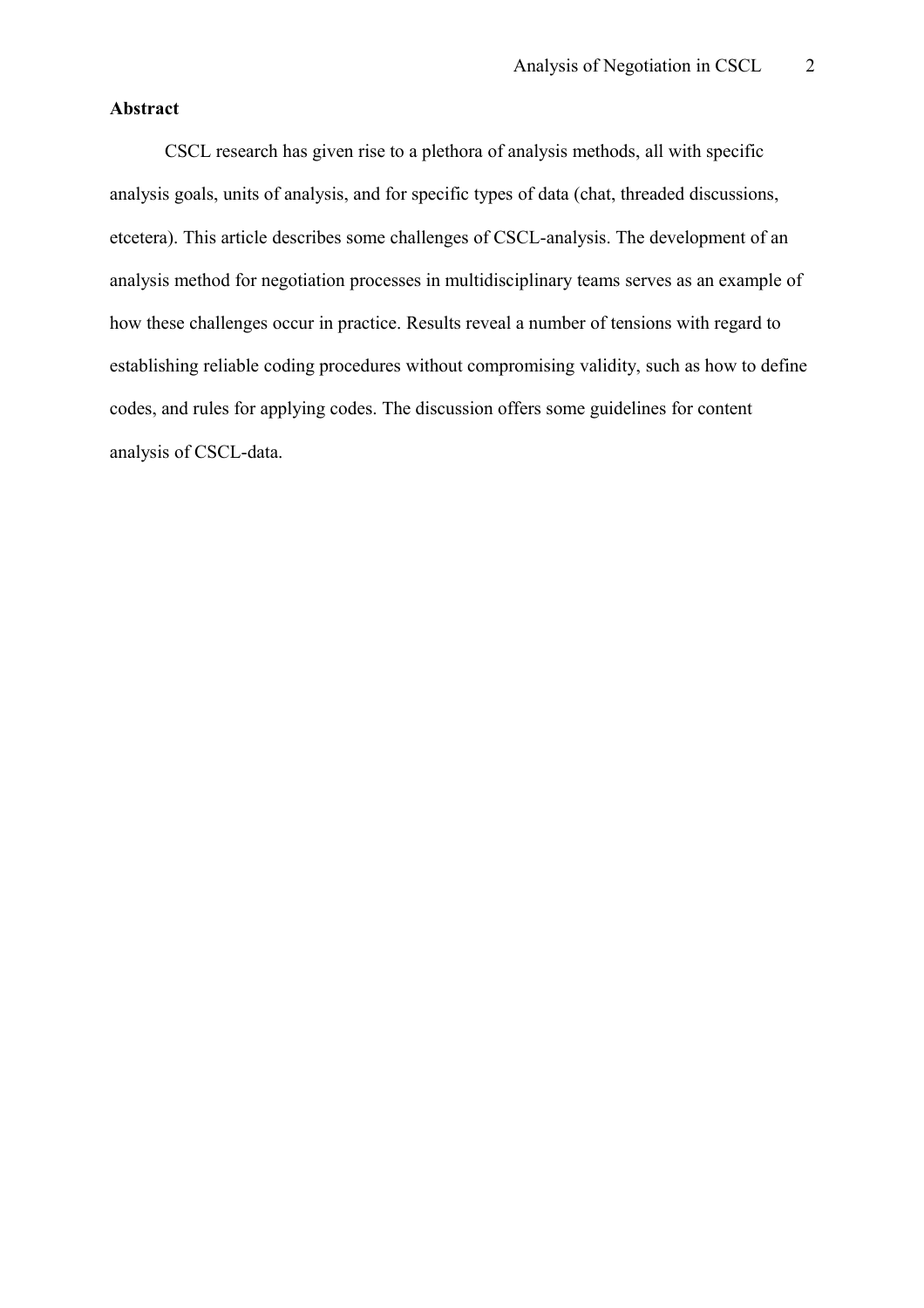#### **1. The Analysis of Negotiation of Common Ground in CSCL**

The recent growth in CSCL research has given rise to a plethora of methods for the analysis of communication processes. Well-known examples are content coding schemes for the analysis of collaborative construction of knowledge (Gunawardena, Lowe, & Anderson, 1998), learning process in computer conferencing (Henri, 1992), and co-construction of understanding and knowledge (Zhu, 1996). However, most such methods are poorly documented, even though their development is often fraught with numerous choices and problems. Every CSCL analysis method uses its own specific unit of analysis, has its own specific analysis goals, and is made for a specific data type (chat, threaded discussions, etcetera). Also, in the course of their development, CSCL-environments are often used in various educational and research settings, which may differ with respect to things like synchronicity, task length (from an afternoon to a couple of months), task interdependence (mutual learners' dependences for executing the task). This variety in both goals and settings can turn the analysis of CSCL-effects into a daunting task.

When studying effects of CSCL, researchers tend to use measures of the communication process (content analysis) to gain insight in the way learning takes place (Chi, 1997; Strijbos, Martens, Prins, & Jochems, 2006). The difficulty with doing content analyses of communication stems from a lack of guidelines for performing them validly and reliably (Rourke & Anderson, 2004; Strijbos et al., 2006). This is to say that current know-how of content analysis remains largely undescribed and implicit, as scientific publications generally are too short to fully explain the procedures employed and the problems encountered during analysis. The main goal of this article is to make some of these procedures explicit.

The challenge of analysis in CSCL concerns developing content analysis methods that are both structured enough to achieve reliability and validity, and that can be used in various experimental and educational contexts. These issues have received quite some attention in recent literature. For example, Rourke, Anderson, Garrison, and Archer (2001) presented a set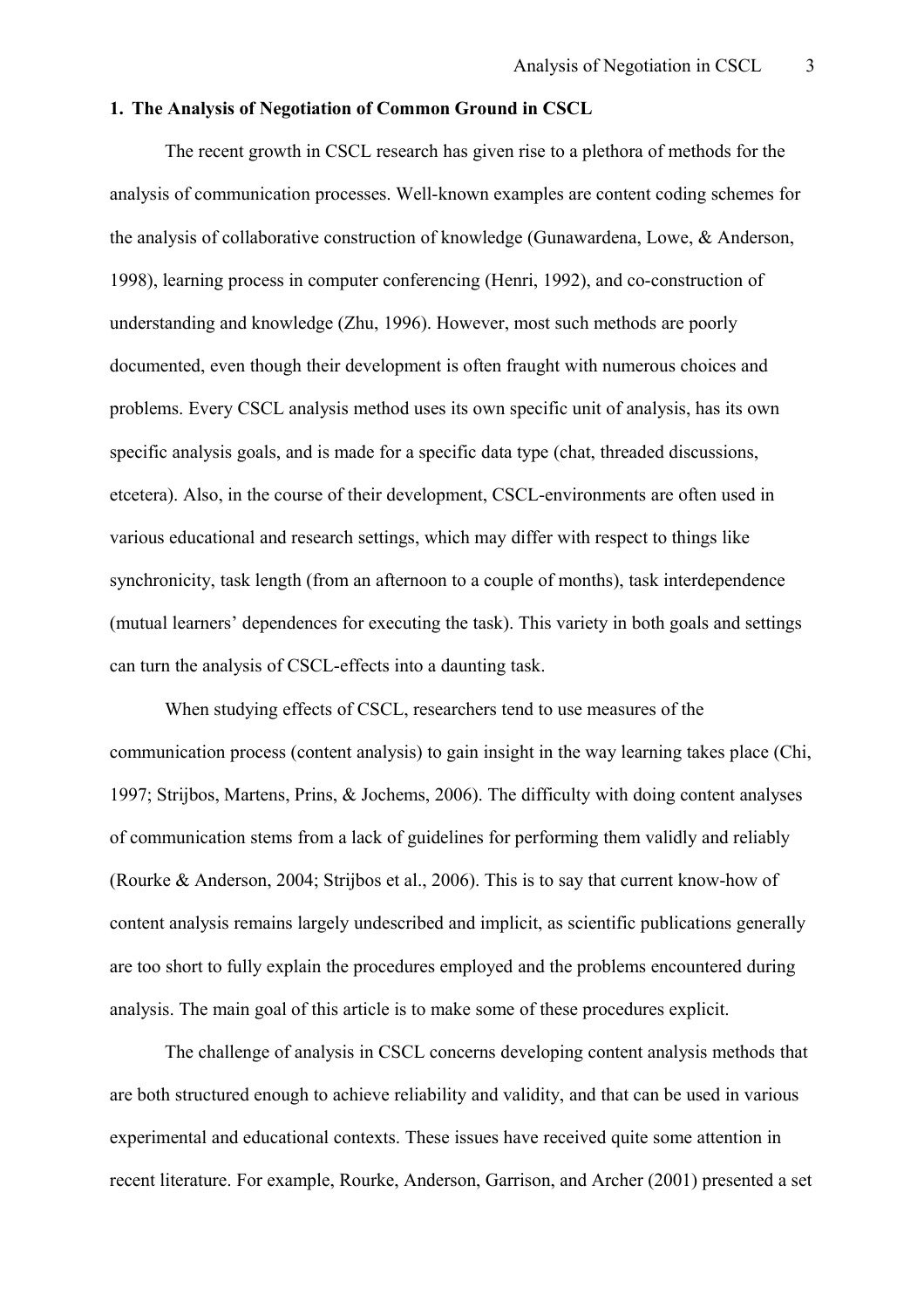of guidelines to achieve validity by identifying fundamental issues such as objectivity, reliability, replicability, and systematic consistency. Furthermore, Strijbos (2004) showed how different treatments of segmenting CSCL-data can influence reliability by radically separating the segmentation procedure from the actual coding of the data. Nonetheless, little is known about the actual validity and reliability problems that emerge in practice throughout the development of a new analysis coding scheme. Developing content analysis methods is further complicated because CSCL-development often covers the full range of face-to-face prototypes to practical (distributed, asynchronous) implementation (Kirschner, Strijbos, Kreijns & Beers, 2004; Nieveen, 1999).

This article reports on the development of, and experiences with content analysis as part of a research project about "Knowledge sharing and knowledge building in expert teams with ICT." The project involves developing ICT-support for negotiation of common ground. The associated analysis problem was how to qualitatively measure negotiation of common ground in communication processes in both face-to-face situations and computer-mediated threaded discussions in a quantifiable manner, and doing this both reliably and validly.

The purpose of this article is to describe a practical example of content-analysis, and to draw some general guidelines for such analyses. First we describe some challenges of content analysis regarding validity and reliability in more detail. Then we discuss the present research context and give a short overview of its theoretical background. The article proceeds with a discussion of issues dealt with during the development of one specific coding scheme. Finally, some guidelines for CSCL-analysis are presented in the Discussion.

# **2. Validity and Reliability in Content Analysis**

CSCL-environments generally use specific rules and constraints for communication (a *formalism*), either as a result of planning on the part of the developers (i.e., we want certain communication), or as an artefact of the system or software used (e.g., a text-based system does not allow for diagrams or flowcharts). A formalism can be seen as a set of rules and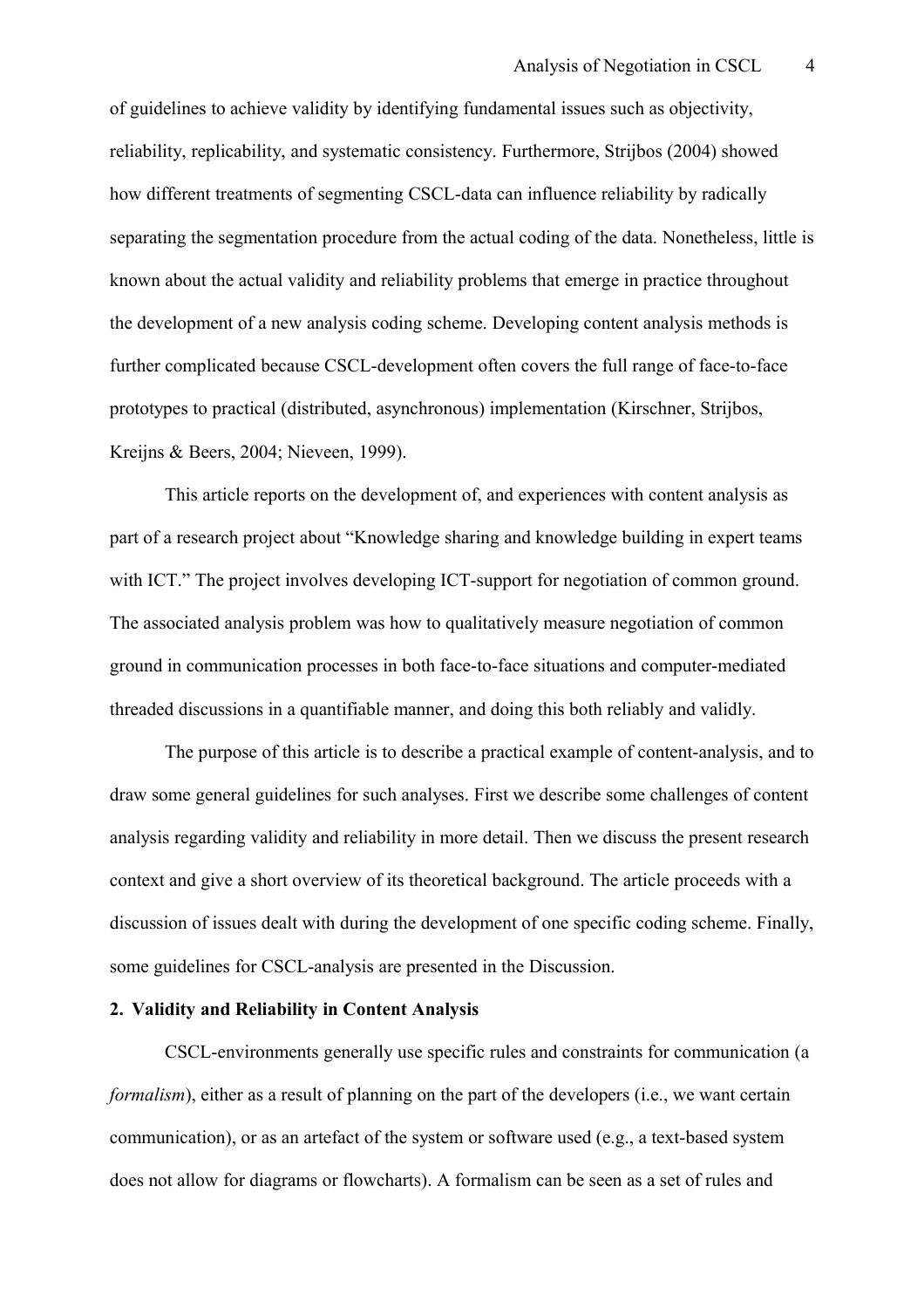objects that together model a type or aspect of conversation (Dillenbourg, 2002). A formalism is often based on educational theories that describe how it can be used to solve a learning problem. For instance, different formalisms have been developed to support such diverse processes as group design (Buckingham Shum, MacLean, Bellotti & Hammond, 1997), scientific reasoning (Suthers, 2001), and argumentation (Van Bruggen, 2003). Buckingham Shum et al. designed a formalism called the QOC (Questions, Options, Criteria) approach to group design. With QOC, design problems are structured in terms of design *questions*, *options* for answering the questions, and *criteria* to be fulfilled in order for the options answer the questions. Rules are that for each option, it is assessed to what extent it answers the question design, using the criteria.

Each specific educational goal requires an associated specific analysis method, as the intended effects of the formalisms will influence communication in specific ways. This also means that existing analysis methods cannot be used for analysing data from new CSCLenvironments. In other words, new CSCL development-projects will generally require new coding schemes for analysis.

Several researchers (e.g. Chi, 1997; Rourke & Anderson, 2004) have described which steps they took in developing a CSCL *coding scheme* (see Table 1). Development starts with identifying the main analysis goal and defining codes that validly represent the construct under analysis. The next step involves identifying those communication aspects that typify each code, including segmentation of data. Segmentation is important because the grain-size of data segments needs to be at the same level at which the typifying communication aspects occur (Chi, 1997). Some researchers completely separate segmentation from coding (Strijbos et al., 2006) whereas others use the code definitions only and leave it to the coders to identify appropriately sized segments. The third step is defining rules for coding so that the coding scheme can be used reliably. In our case the analysis goal is negotiation of common ground.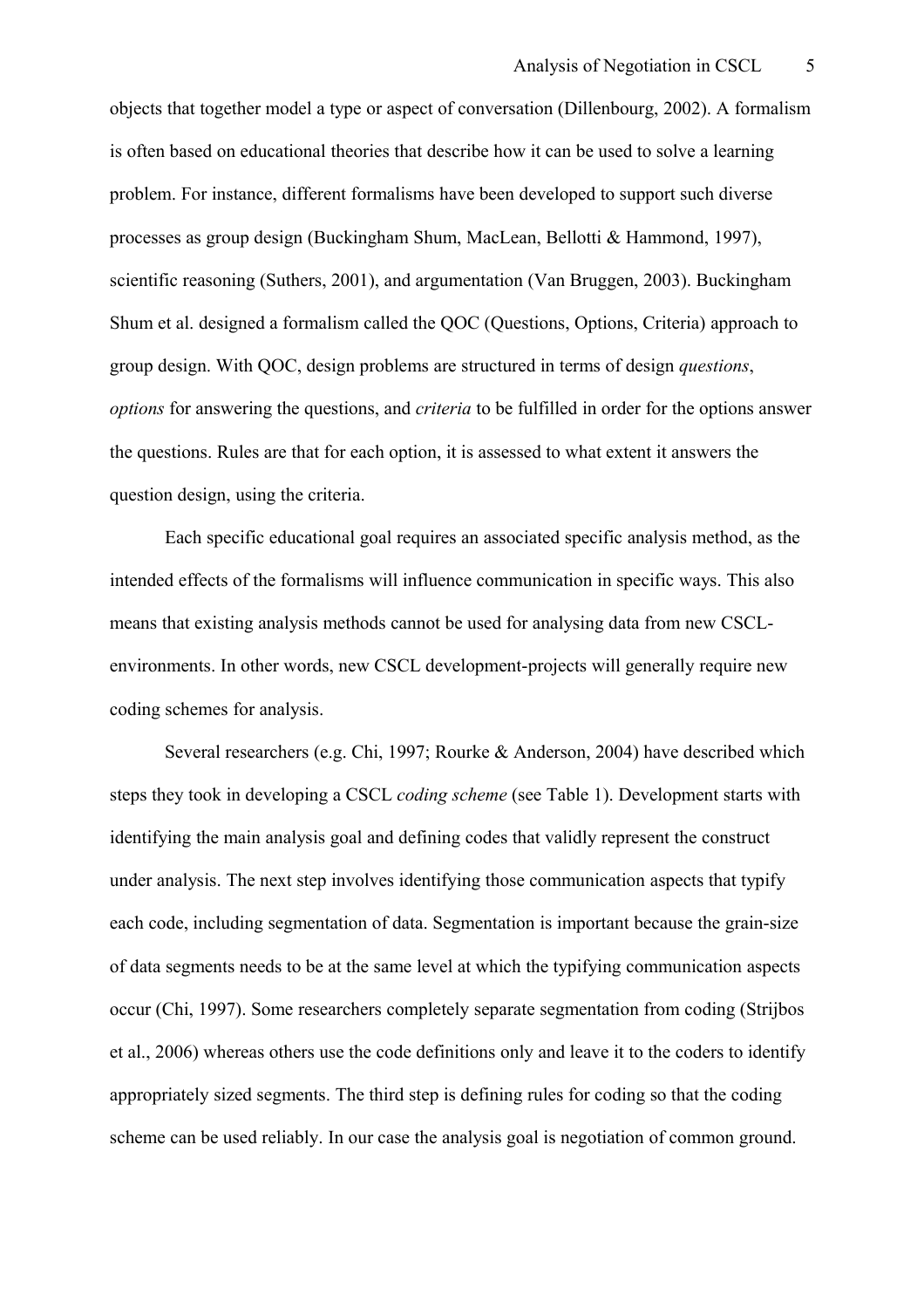With regard to segmentation, if one would, for example, want to code instances of successful negotiation episodes, s/he cannot take the sentence or a 'turn' as a segment, because successful negotiation episodes consist of a number of conversation turns taken by different participants. The sentence and the turn level are too fine-grained to identify negotiation episodes.

### \*\*\*Table 1 about here\*\*\*

The codes and their identifiers being identified, the next step is making *rules* for the actual administration of the codes so as to be able to use the coding scheme reliably. Although theoretically a segmented data set with a description of the codes and identifiers should result in a reliable coding scheme, the reality of CSCL analysis is often different.

Achieving reliability greatly depends on the type of construct that is being coded (Rourke et al., 2001). If the construct concerns manifest content, which can be coded with little need for subjective interpretation, achieving high reliability is relatively easy. On the other hand, coding latent content, which cannot be read from surface aspects of the data and which requires subjective interpretation, will require elaborate guidelines for scoring and interpretation. In other words, the extent to which data are subjectively ambiguous with respect to the codes influences the reliability of the coding scheme. Some authors argue for some lenience as to a criterion for 'good' reliability, especially in the case of coding highly latent content, because aiming for reliability can sometimes hinder validity (Krippendorf, 1980).

A coding scheme can be considered complete when it validly represents the construct of interest, and when coders can reliably apply the codes in practice. The challenge for the researcher thus concerns the development of such rules for the administration of codes such that they lead to reliable results, without compromising the original meanings of the code definitions.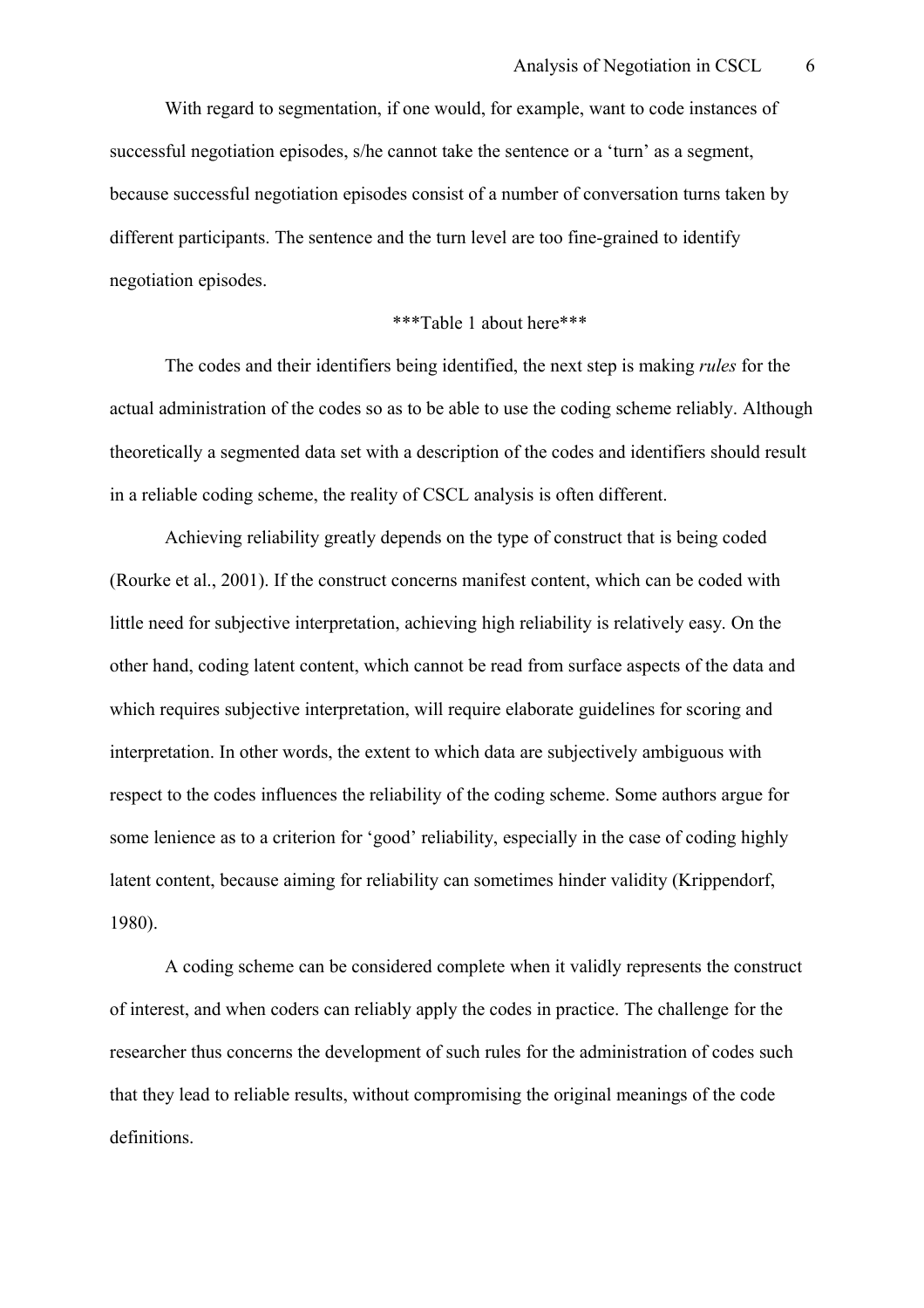### **3. A Coding Scheme for the Analysis of Negotiation of Common Ground**

In the case of our own studies, we did not know of, nor could we find any valid coding schemes for the analysis of negotiation of common ground, thus we needed to develop a new one. In the following sections we will describe how we dealt with issues of reliability and validity throughout developing our own coding scheme. However, first we will describe the project context in which the analysis scheme was applied. The coding scheme was developed in the context of the design of an ICT-tool to support the negotiation of common ground in multidisciplinary teams, NegotiationTool (NTool).

The project set out from the notion that multidisciplinarity can be an asset for complex problem solving (Lomi, Larsen, & Ginsberg, 1997; Nutt, 2002), because it is thought that solving complex problems requires integration of knowledge from different disciplines (Rotmans, 1998). However, to benefit from multidisciplinarity, the team members need to be able to effectively share knowledge with each other and understand each other. In other words, those teams need enough common ground, a shared cognitive frame of reference (Bromme, 2000), for their purposes of collaboration. Common ground is especially important for multidisciplinary teams, as they tend to have little common ground to begin with (Alpay, Giboin, & Dieng, 1998). The researchers used theory about the negotiation of common ground as a basis for the design of a formalism to support multidisciplinary teams (Beers, Boshuizen, Kirschner, & Gijselaers, 2005).

Theory on negotiation of common ground originated in linguistics (Clark & Schaefer, 1989; Clark & Brennan, 1991) and cognitivism (Bromme, 2000). The linguistic approach describes how negotiation of common ground appears in conversation, whereas the cognitivist approach focuses on the way new knowledge is processed, the role that prior knowledge plays in this process, and how individual perspectives affect this. The combination of the two links the content of a learning process to the way it is communicated between people. Based on these theories, the grounding process starts when team members contribute their, as yet,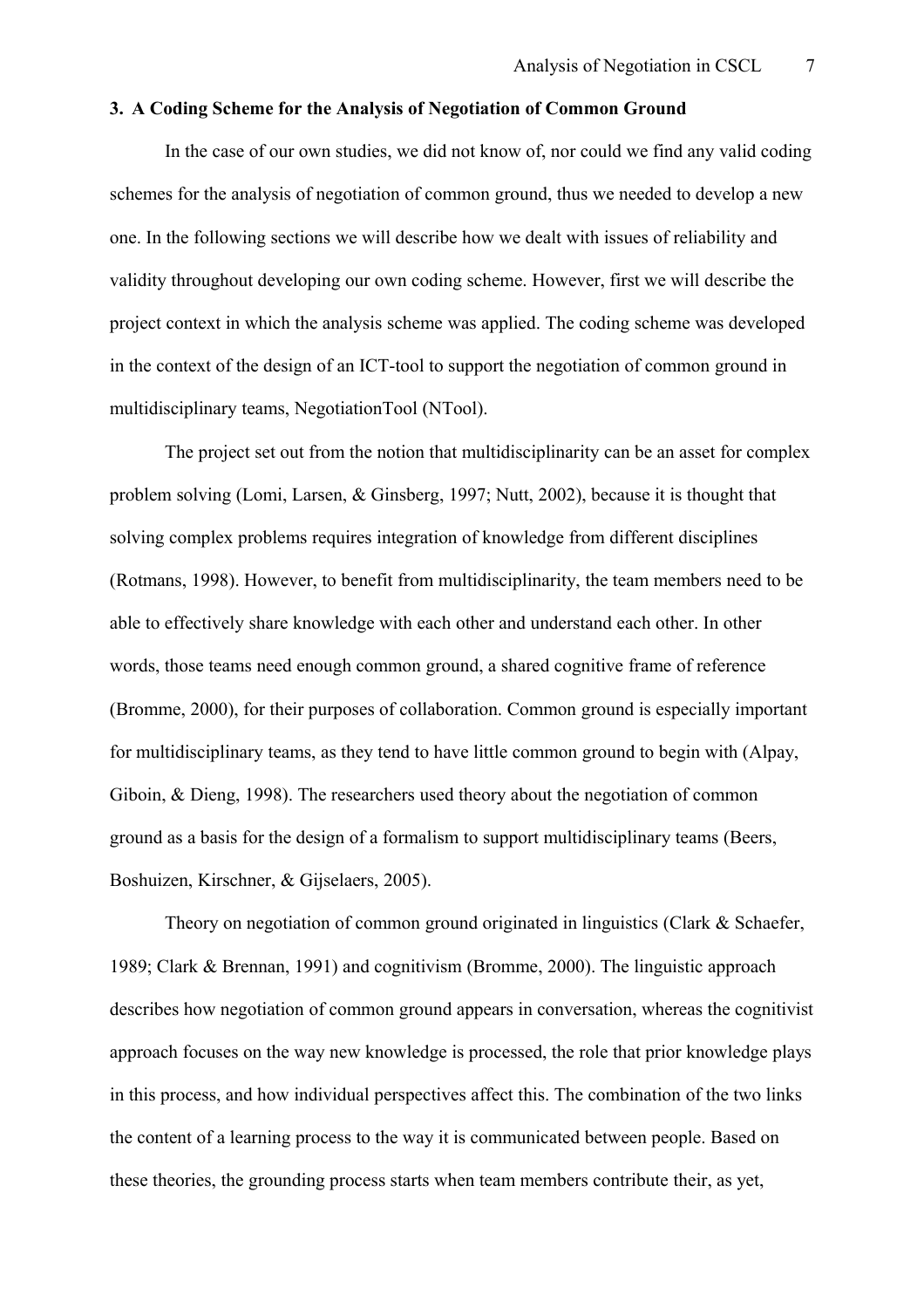unshared knowledge, so that others can try to apprehend that knowledge. At this point, a number of biases come into play that cause differences between the intended meaning of a contribution, and the contribution as it is understood. While constructing their own individual understanding, the other team members use their knowledge of aspects like the contributor's background and views held, and the current situation, to better "understand" the contribution. Also, their own beliefs and assumptions affect their understanding of a contribution. A contribution is thus always understood against the *presumed perspective of the other* and *one's own perspective* (Bromme, 2000), and the negotiation of common ground then is the iterative minimisation of these representational differences, through providing feedback based on one's own perspective by word or action (Alpay et al., 1998; Baker et al., 1999).

As mentioned above, a formalism can be seen as a set of rules and objects that together model conversation (Dillenbourg, 2002), with the aim to enhance a group process. The definition of a formalism thus requires the translation of a theory about a phenomenon to a theory of how that phenomenon *should* occur in actual communication. In the case of negotiation of common ground, the step from a theoretical framework of negotiation of common ground to a formalism for the support of negotiation is fairly straightforward, as theory of negotiation originated in linguistics (Clark & Schaefer, 1989) and cognitivism (Bromme, 2000); from Bromme's notions of one's own perspective and the presumed perspective of the other, it was deduced that the negotiation of common ground could be supported by encouraging team members to explicitly verify their understanding (and clarify upon misunderstanding) of each others' contributions, so as to minimise mismatches due to wrongly presuming another's perspective, and due to reasoning and communicating from one's own perspective only. This was used as the basis for a *prescriptive* set of communication rules (the formalism, see Table 2) that encouraged team members to mutually verify and clarify their understanding of others' contributions during discussion, to explicitly accept or reject contributions, and to make their positions known to their team-mates.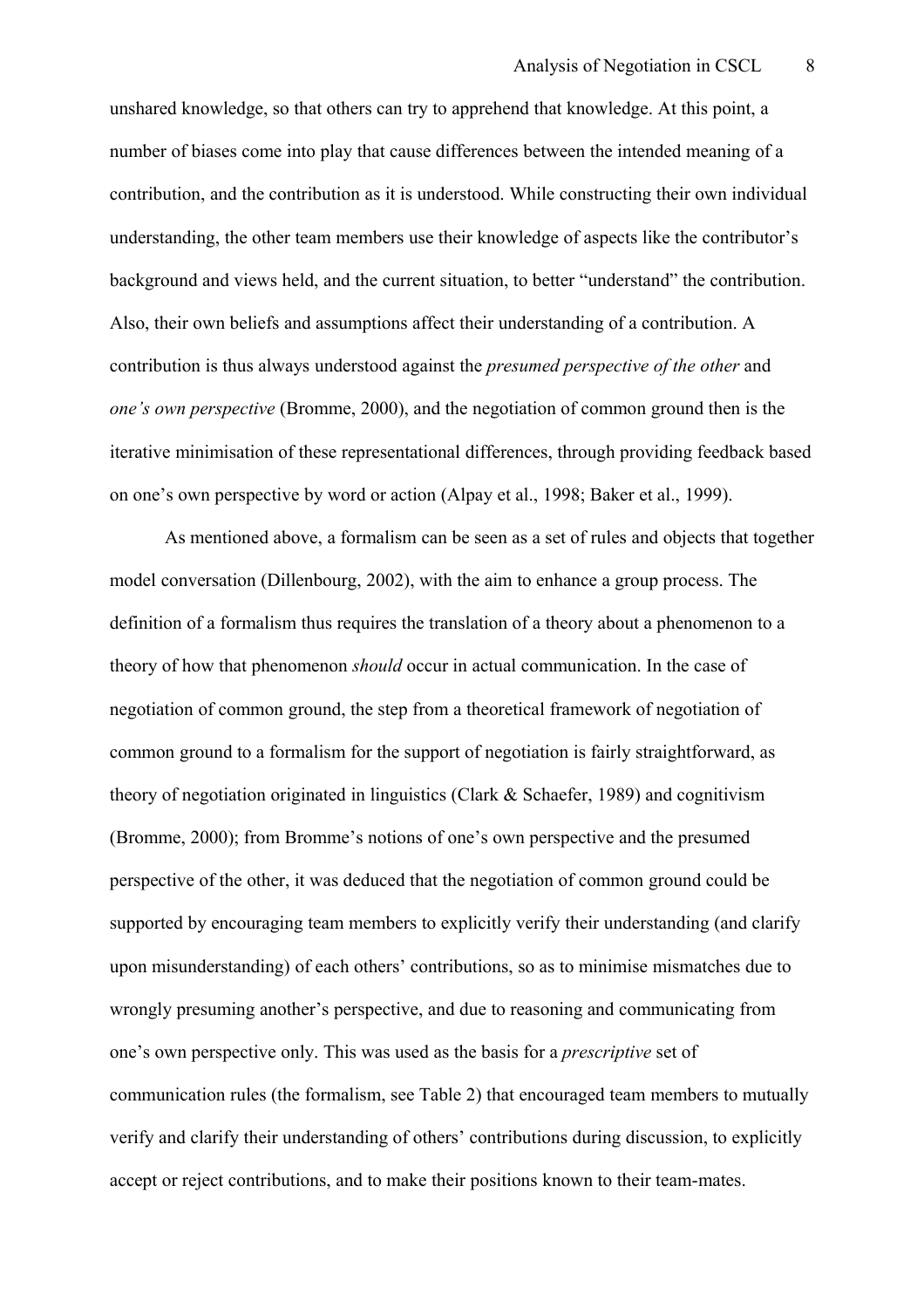#### \*\*\*Table 2 about here\*\*\*

Note that a formalism thus can be very different from a *descriptive* framework, such as the one by Clark and Schaefer (1989), which describes how the *actual* grounding process unfolds. These differences will be made clearer in the following sections. Also note that the formalism is particularly task-oriented, that is, it aims to facilitate grounding activities related to the task at hand and its informational content, and disregards other grounding activities. In that sense, the formalism theoretically departs from both Clark and Schaefer (1989) and Bromme (2002).

The formalism was first used in two face-to-face experiments, in which participants received written instructions that embedded the formalism rules for the use of a set of writing materials (markers, whiteboard, and flipover). Next, the formalism was embedded in NTool and used in two other studies. NTool is a newsclient-based computer-mediated communication tool that uses text messages with a small predefined set of message types to facilitate the negotiation process. In all studies, be it face-to-face or with NTool, multidisciplinary teams collaboratively solved a complex problem. The problems were chosen so that all team members were able to apply their own disciplinary knowledge to them. For instance, in two of our studies groups of three students (one student of economics, one of cultural sciences, and one of psychology in each group) were assigned the task to collaboratively solve the complex problem of school drop-out. Negotiation was analysed through study of the communication process using content analysis techniques to create a process overview of negotiating common ground. In the case of the face-to-face studies, the communication was videotaped and analysed with video-coding software (The Observer®; Noldus, Trienes, Hendriksen, Jansen, & Jansen, 2000). In the case of the computer-mediated discussions the communication was cached on a server and accessible with NTool.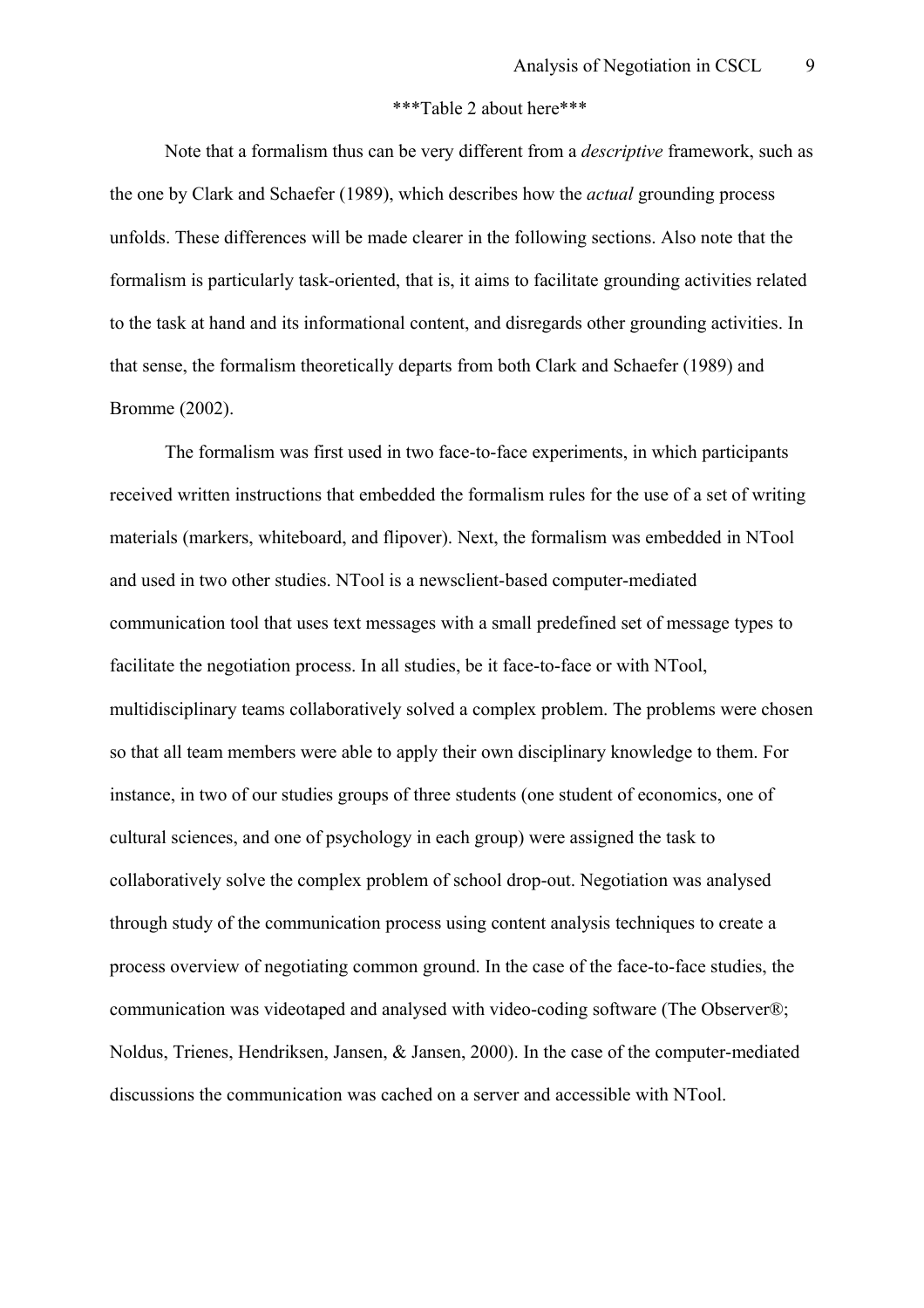All reliability measures were computed based on samples of the whole data set, coded by the first author of this paper and an assistant. After reliability was established, the whole body of data was coded by the assistant alone.

### **4. Validity and Reliability**

# *4.1. Definition of the Codes*

The analysis goal was to identify those aspects of communication that dealt with the negotiation of common ground. To that end we used the prescriptive account of the grounding process (the formalism) for our initial code definitions. The main advantage of this approach is that it quickly bridges the difference between theory and codes, in the same way as the formalism does. This strategy, using the same theory for both the design of CSCL and the analysis of its effects, is also described by Chi (1997).

The above procedure resulted in the following codes for cognitive conversation content (directly related to solving the problem):

- Contribution: A new topic of conversation that has not been discussed before is introduced.
- Verification: Information is directly or indirectly requested about the intended meaning of a contribution or elaboration.
- Clarification: A reaction to a verification or a perceived lack of understanding, in which the intended meaning of a contribution or elaboration is elucidated.
- Acceptance: A reaction to a contribution in which the contribution is judged intelligible and/or correct.
- Rejection: A reaction to a contribution in which the contribution is judged unintelligible and/or incorrect.
- Agreement: A reaction to a contribution in which the sender voices his/her agreement with the contribution.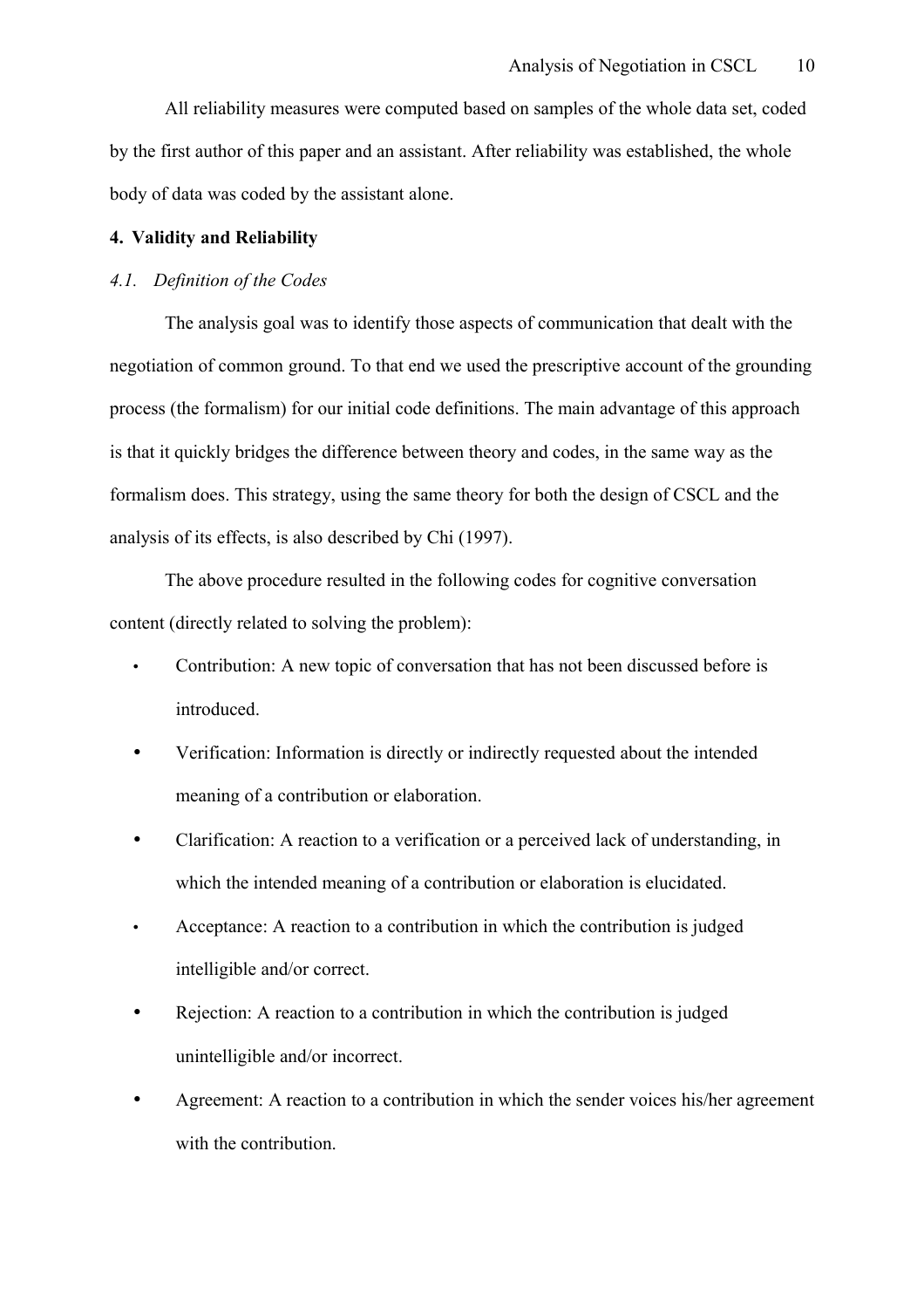• Disagreement: A reaction to a contribution in which the sender voices his/her disagreement with the contribution.

Note that these subcategories are actually descriptions of the *function* of a turn in a part of conversation that deals with task *content*. This combination of content-coding and functional coding has been detailed by Fischer et al. (2002).

Also note that this use of the term "contribution" differs from the original use by Clark and Schaefer (1989) in that their use presumes that a contribution constitutes a number of communicative moves by two or more discussion partners that effectively makes something said part of common ground. In their (linguistic) view, a contribution typically takes about 13 words, although it may include some breakdowns of understanding and subsequent repair. In contrast, in the above set of codes the word "contribution" refers only to the conversation turn in which *one* individual starts to share a new idea with his/her team-mates, with breakdowns and repairs of understanding being covered by the other codes. Furthermore, in our studies the number of words per contribution greatly exceeded 13, as they generally consisted of a number of sentences. Our coupling communicative moves with task content may have contributed to this difference; discussing one contribution in terms of task content may involve a number of contributions in linguistic terms.

#### *4.2. Identification of Communicative Identifiers and Segmentation*

Using the above code definitions for cognitive conversation content made it possible to identify negotiation. However, in many cases the communication did not fit any of the above subcategories. This necessitated the development of further codes. First of all, people building on each other (cognitive content) without explicitly negotiating common ground was coded *Elaboration*: A contribution is elaborated upon by adding information or summarising.

An example of an elaboration and the associated judgements to be made is the following: "That's a good idea, but of course there are exceptions." In the example there is no apparent questioning of one's own understanding (i.e., it is not a verification) or clarifying of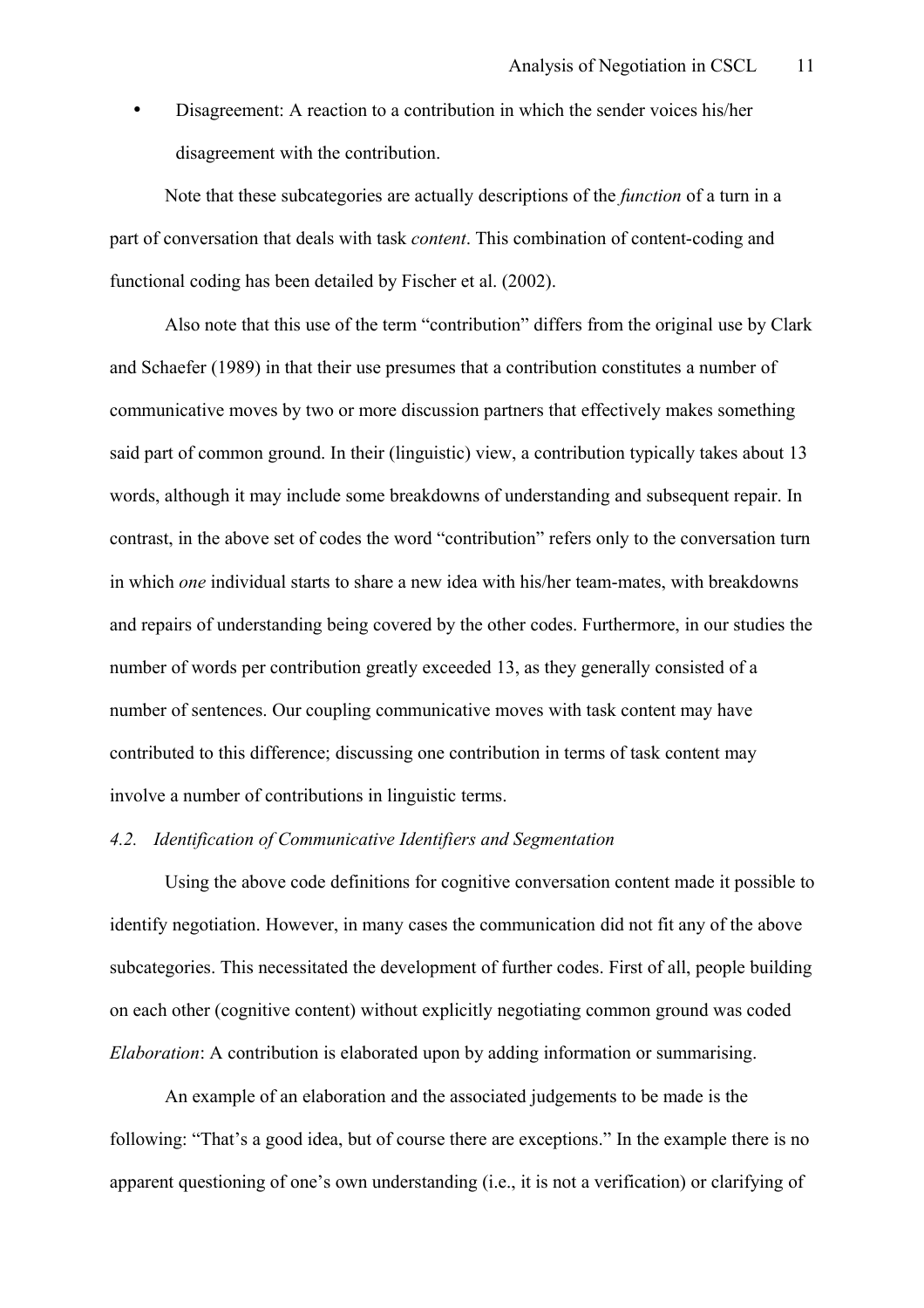an original contribution (i.e., it is not a clarification), there is no explicit agreeing or disagreeing (of course "good idea" does show a positive attitude, but "exceptions" shows that there are conditions to be met before the speaker can wholly agree), or explicit acceptance or rejection. However, it still represents task content, and furthermore, the "exceptions" mentioned add information to the discussion that was not mentioned before without introducing a new conversation topic which leaves us only the *Elaboration* category.

Note that our coding again departs from Clark and Schaefer's (1989) process description. In their conceptualisation, "*That's* a good idea, . . ." refers to previous conversation content that, if not disputed, belongs to common ground.

Furthermore, cognitive content communication was distinguished from *task regulation* and *other* communication. These categories were not in our original theoretical framework, but came from experiences while applying the content codes. It occurred to the coders that large amounts of communication were neglected with the original codes, and that these roughly covered conversation with the aim of regulating the task and 'other' communication. This procedure coincides with an open-coding approach to qualitative research (see, e.g., Marton, 1981; Strauss, 1987). Two regulative categories were used; messages with regulative content that addressed monitoring the problem solving-process (e.g., "I think we have not yet arrived at a good problem definition;" coded Monitoring), and messages that only regulated the conversation (e.g., "Could you make a note of that on the board please;" coded Regulation, also including the regulation of using the NTool, where appropriate).

The segmentation procedure was not separated from the actual coding. The code definitions indicated the use of the conversation turn (in case of face-to-face communication) or the message (in case of computer-mediated communication). A conversation turn or an NTool message would only be split in two segments when it contained a clear change in terms of content. The resulting segments were not as fine-grained as the examples of grounding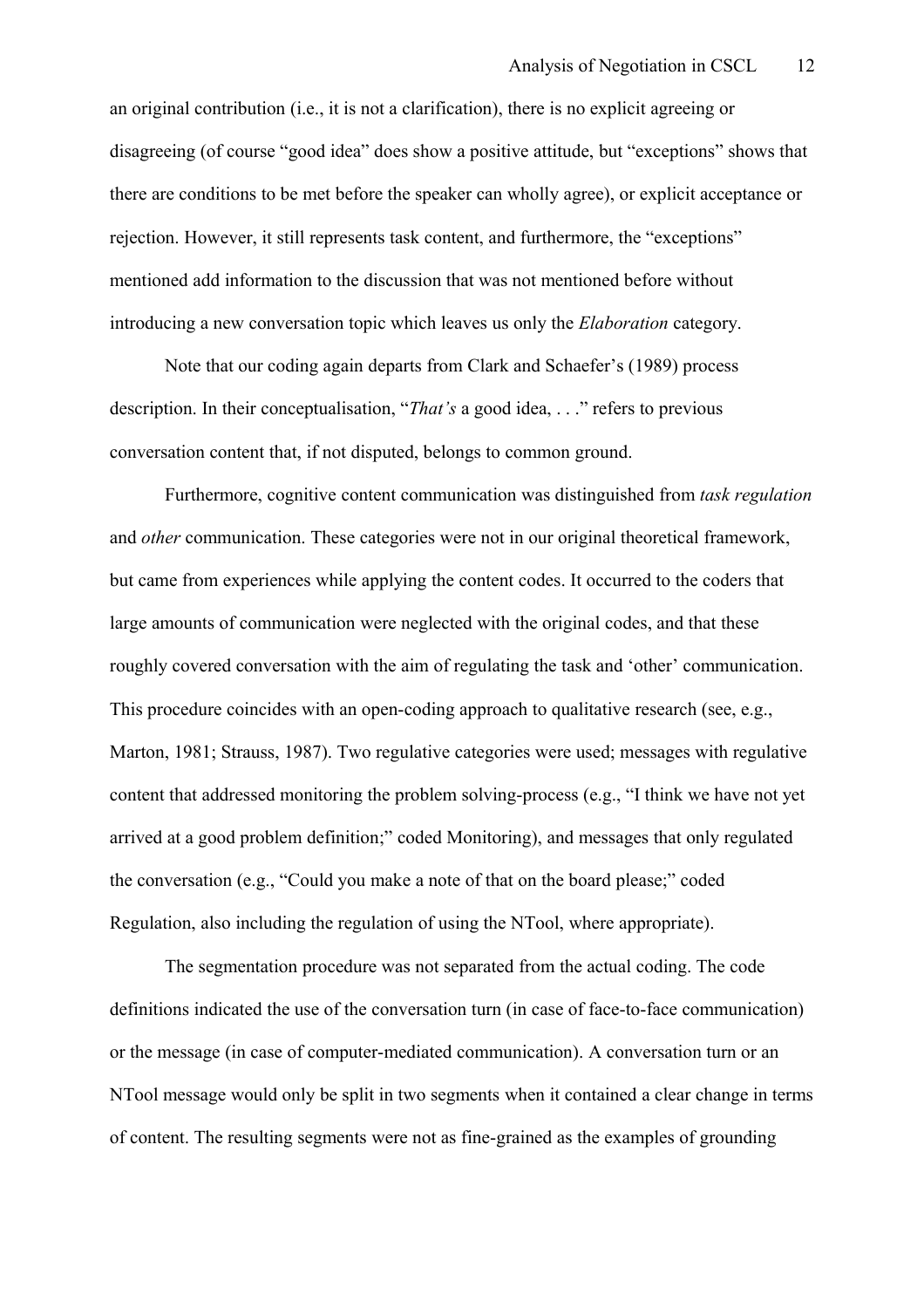described by Clark and Schaefer (1989), which indicates a difference between Clark and Schaefer's (1989) descriptive accounts of negotiation and our coding scheme.

### *4.3. Rules for Administration*

Using only the codes derived from theory was not reliable; additional rules for coding were needed to deal with ambiguous communication. We used two different strategies to arrive at acceptable reliability, (1) using a set of decision rules for ambiguous cases, and (2) recoding several categories into one. The rules for coding "Yes," and "No," in face-to-face communication are a good example of the first strategy (see Table 3).

The main problem of the meaning of "Yes," and "No," lies in the fact that they can be used in so many different ways, with so many different meanings. A rough approximation in writing of this phenomenon would be the difference between "Yes!" and "Yes. . ." Especially in the case of the codes agreement, disagreement, acceptance, and rejection, the words "Yes," and "No" were important sources of disagreement between coders, because the actual meaning is very much context-dependent. For instance, "Yes," is an agreement if following a question like "Would you agree that additional teachers can mitigate the problem of school drop-out?" whereas it is acceptance following a question like "So am I correct that you think additional teachers will mitigate the problem of school drop-out?" Table 3 shows that four of the additional rules describe contextual conditions for coding "Yes," and "No." We decided to circumvent this issue by only coding entirely explicit agreements, disagreements, acceptances, and rejections, and using a specific set of rules for coding "Yes," and "No."

## \*\*\*Table 3 about here\*\*\*

Unfortunately, this resulted in very low numbers of agreement, disagreement, acceptance and rejection. This means that the actual numbers coded were lower than would have been justified on the basis of the code definitions alone. This is a clear example of the strain that can occur between validity and reliability.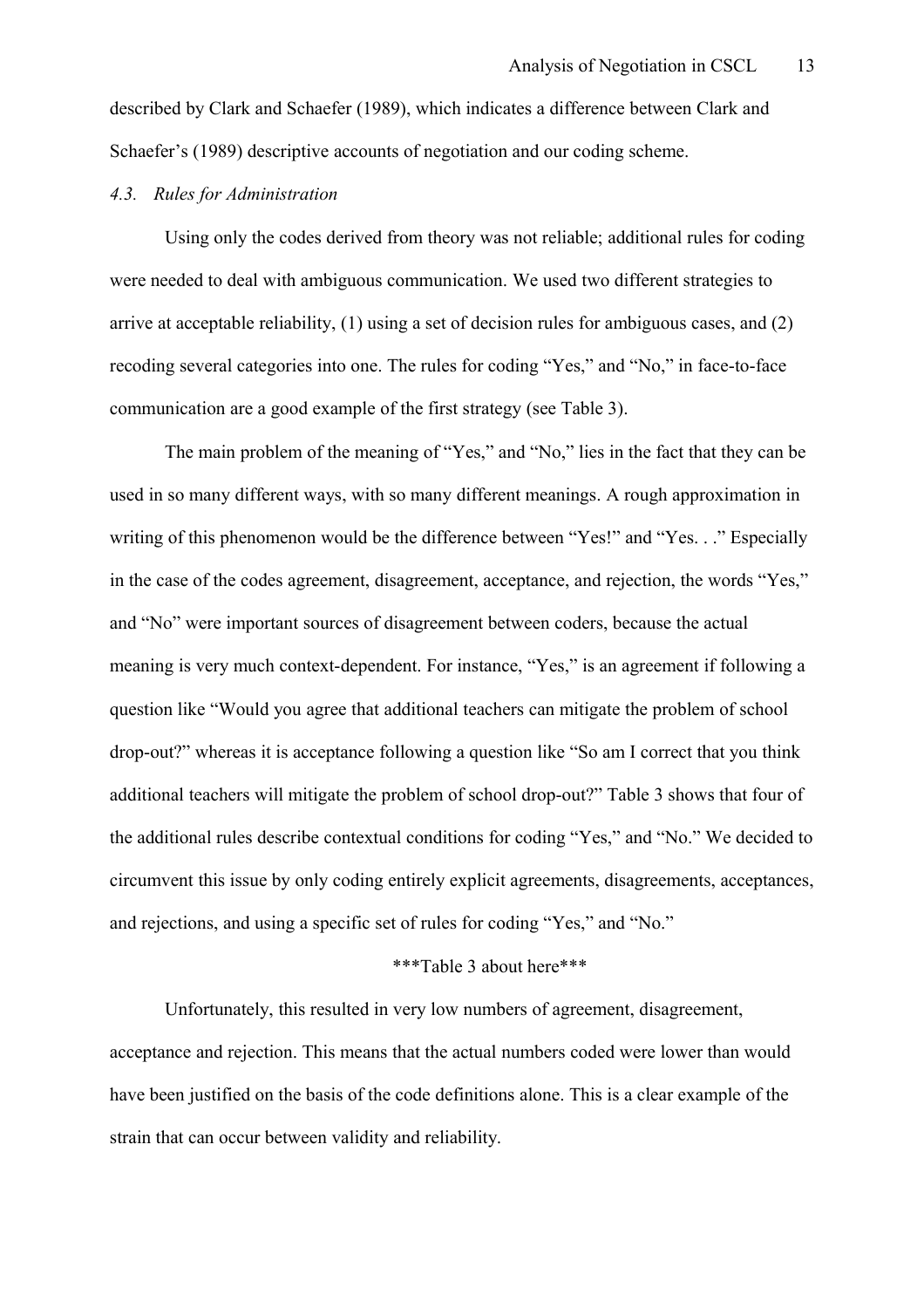Also, the above strategy alone did not result in good reliability. A second, somewhat more radical measure was recoding several categories into one. In the first study, codes for acceptance, rejection, agreement, and disagreement were recoded as elaboration, which resulted in an inter-coder reliability (Cohen's kappa) of .68. The analysis of the second faceto-face experiment, with a different assistant, included codes for agreement and acceptance (kappa = .71), but not for rejection and disagreements because the number of disagreements and rejections was too low for computing reliability statistics.

The analysis scheme was also used twice for coding computer-mediated communication, with an inter-coder reliability of .70, including all content codes and rules used earlier, except segmentation. Coding may have been easier for electronic communication since electronic communication is naturally segmented into a unit (the message) that is meaningful for the coding scheme.

In sum, defining the initial codes did not pose any specific problems, but our focus on task content has led us to depart to some extent from Clark and Schaefer's (1989) original account of the negotiation process. Also, we needed to develop more codes because large amounts of data remained uncoded with only our initial set of codes. To be able to code reliably, we included some additional rules for cases of doubt, and recoded some codes into others.

#### **5. Discussion**

This article aimed to describe a practical example of content-analysis, and to draw some general guidelines for such analyses. Here we summarise our experiences throughout the development of our coding scheme and draw some guidelines from them. Literature emphasises the tensions between validity and reliability, especially in the case of coding latent variables. We developed a coding scheme using a three-step-procedure, (1) defining the codes, (2) identifying code-specific communication and segmentations, and (3) making rules to apply the coding scheme reliably.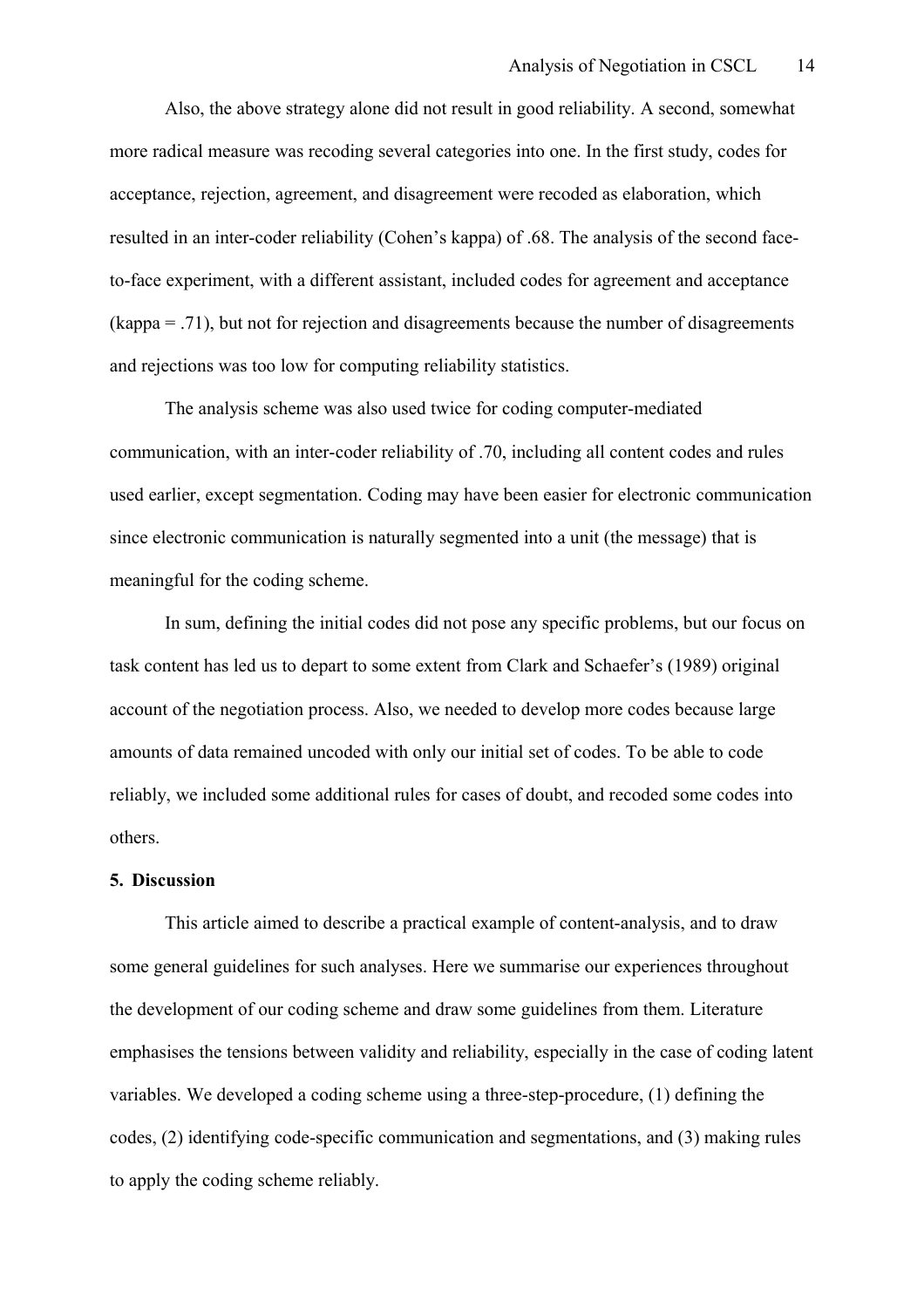In our experience, the first step – defining the codes – was fairly straightforward because the specific theories we used already contained some information about their occurrence in communication, being partly derived from linguistics. Therefore, it was easy to translate between theory and actual communication using the same theory for both the formalism and the coding scheme, as proposed by Chi (1997). However, codes theoretically departed from Clark and Schaefer's (1989) descriptions of the grounding process. This was the consequence of our use of a *prescriptive* theoretical framework instead of a *descriptive* one, and of our interest in task content instead of communicative moves, and we adapted our code definitions and procedures accordingly. The point to be made is that neither Clark & Schaefer (1989) nor Bromme (2000) describe the characteristics of how a good grounding process should occur in communicative terms, which begs the question of whether to code the communication process as it was originally proposed by Clark and Schaefer (1989), or to code the communication process as conceived by the formalism. We opted for the latter in our studies.

For defining the codes, we propose the following as a guideline. When researchers aim to test differences between CSCL-environments, for instance between different versions of a formalisms, or with and without a formalism, we propose to define codes based on the formalism, like we did here. That means, to aim for theoretical consistency with the formalism, but not necessarily the underlying descriptive theories. That way, one is able to use a small set of codes tailored to a specific purpose, which is important for keeping the labour-intensiveness of coding within limits, especially because testing statistical differences demands a large number of code counts to have enough statistical power to detect differences.

The case for an exploratory study of how a specific process occurs in CSCL is different, as this does not necessarily demand coding the entire body of data (less labourintensive, no disadvantages of having to code a huge number of very fine-grained segments). In those cases we propose that it is best to use existing descriptive theories (if any exist) of the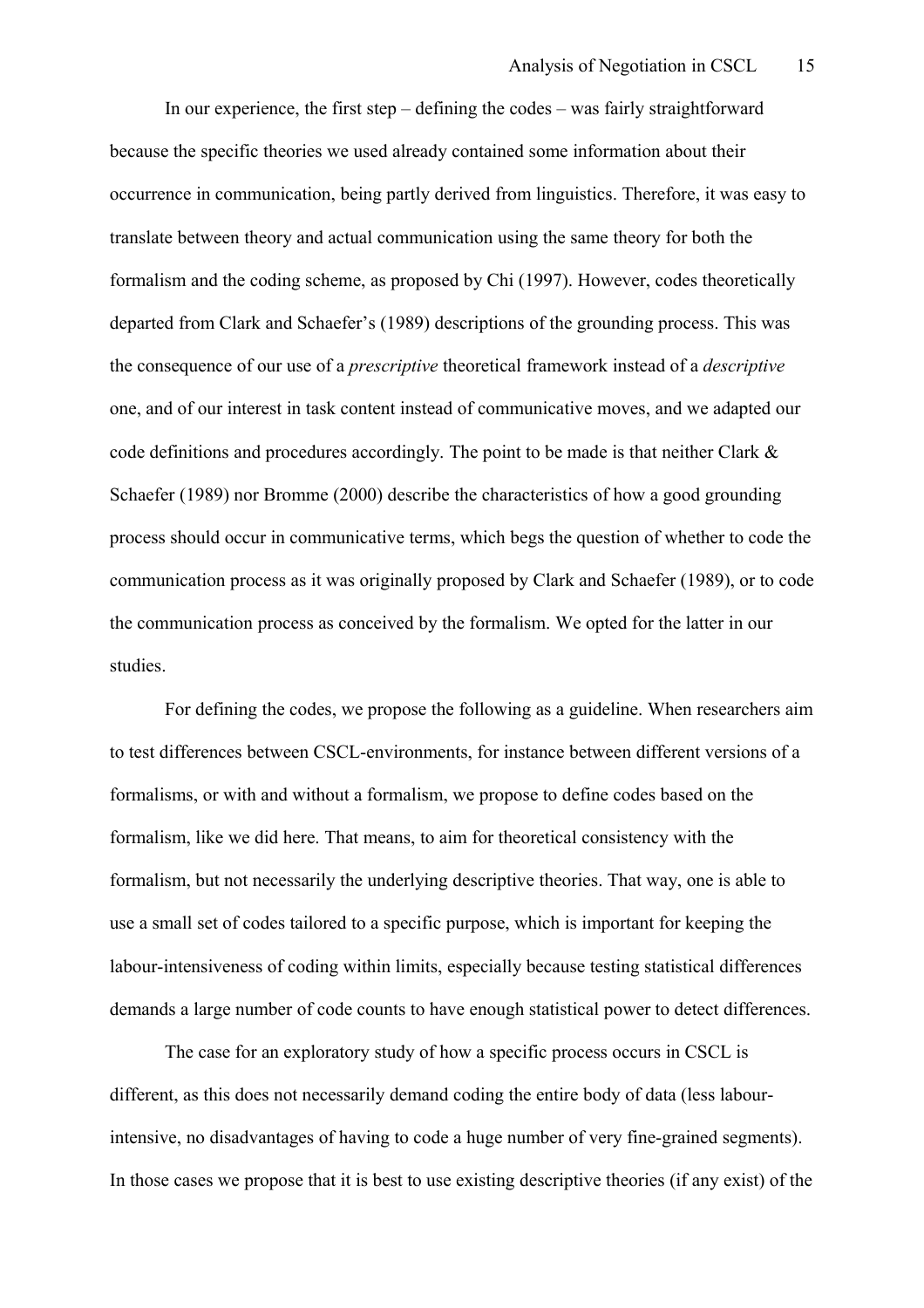communication process. Obviously, an open coding approach (no predefined codes) is needed when no previous theory exists.

The second step – identification of code-specific communication characteristics and segmentation – showed that our initial code definitions were a good starting point, but also that a lot of the communication did not fit any of our predefined categories. Developing new codes for a number of cases enabled coding all communication. We did not encounter specific segmentation problems. Apparently, the conversation turn as a segmentation criterion sufficiently fit the grain-size of the codes for it to be unproblematic.

With regard to developing codes, it is important to note that using only codes based on a formalism will probably lead to a large amount of uncoded data. Researchers should be prepared to add new codes to decrease the amount of non-coded data. This may enable coding more reliably, because it can be easier to code something for what it is than to hesitate about whether or not to use one of the original codes. Also, such codes may later help in explaining unexpected results. Fore example, in our own studies adding codes for regulation helped is to explain some results that turned out to be related to one specific experimental setting (see Beers et al, 2005).

With regard to segmentation, we propose that researchers should prevent separating coding and segmentation when they are able to do so reliably, but keep in mind that the data segments produced this way may lead to a process description that differs significantly from theoretical accounts.

The third step – the development of rules for the administration of codes – was indispensable for achieving reliability, but it also endangered validity. The main problem with reliability and validity probably stemmed from the very latent character of the codes, which means that data were likely to be ambiguous for the coders, even if the coders understood and agreed about the definitions of the codes. Nonetheless, the ultimate validity and reliability of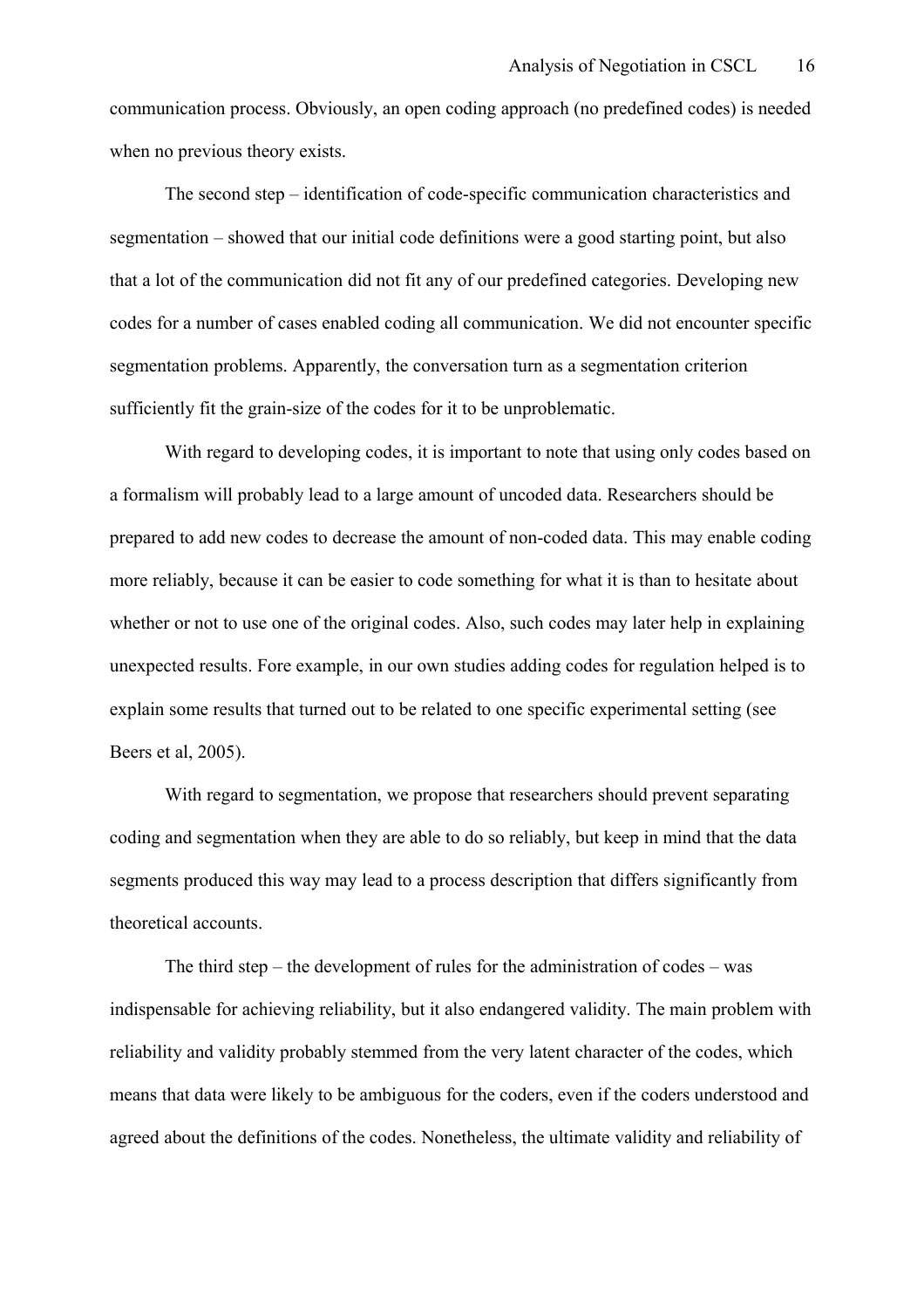the resulting coding schemes and rules for administration were sufficient to draw conclusions with regard to the research questions within the project.

We advise to either eliminate any codes that occur rarely or not at all from the analysis, or to broaden their definition so that it occurs often enough for statistical analysis. Obviously, this may again pose reliability problems (out of the frying pan, into the fire). In those cases where reliability can still not be achieved, discussing cases of dissent between coders to establish intersubjectivity can be a solution. For instance, one might compute a reliability statistic before discussion, identify cases of dissent, and discuss them to reach agreement, and report the reliability figure again. In some cases, this may iron out some misapplication of certain codes, or differences in understanding of the codes between the coders. However, it may also mean that the coders have different interpretations of the data itself. The difficulties with coding "Yes," and "No," are an example in case. Different coders may have the same understanding of what the code definition of agreement is, but still have very different perceptions of whether or not a specific statement indeed *is* an agreement.

A general point needs to be made about the use of coding schemes developed by others. Earlier in this article we claimed that new CSCL-development projects generally require new analysis schemes. Based on the above, it could be argued that using rules for administration developed by others as well as their code definitions can enable the use of others' coding schemes, that is, in the rare case where an existing coding scheme is applicable. However, rules for administration of codes are generally absent from scientific articles that employ content analysis (Strijbos et al., 2006). Furthermore, the present results show that each coder has his/her own capacities of understanding a coding scheme, and that individual differences may require different rules for the administration of codes. Thus, the availability of others' rules for the administration might increase the adoptability of others' coding schemes, but it is not a guarantee for reliability.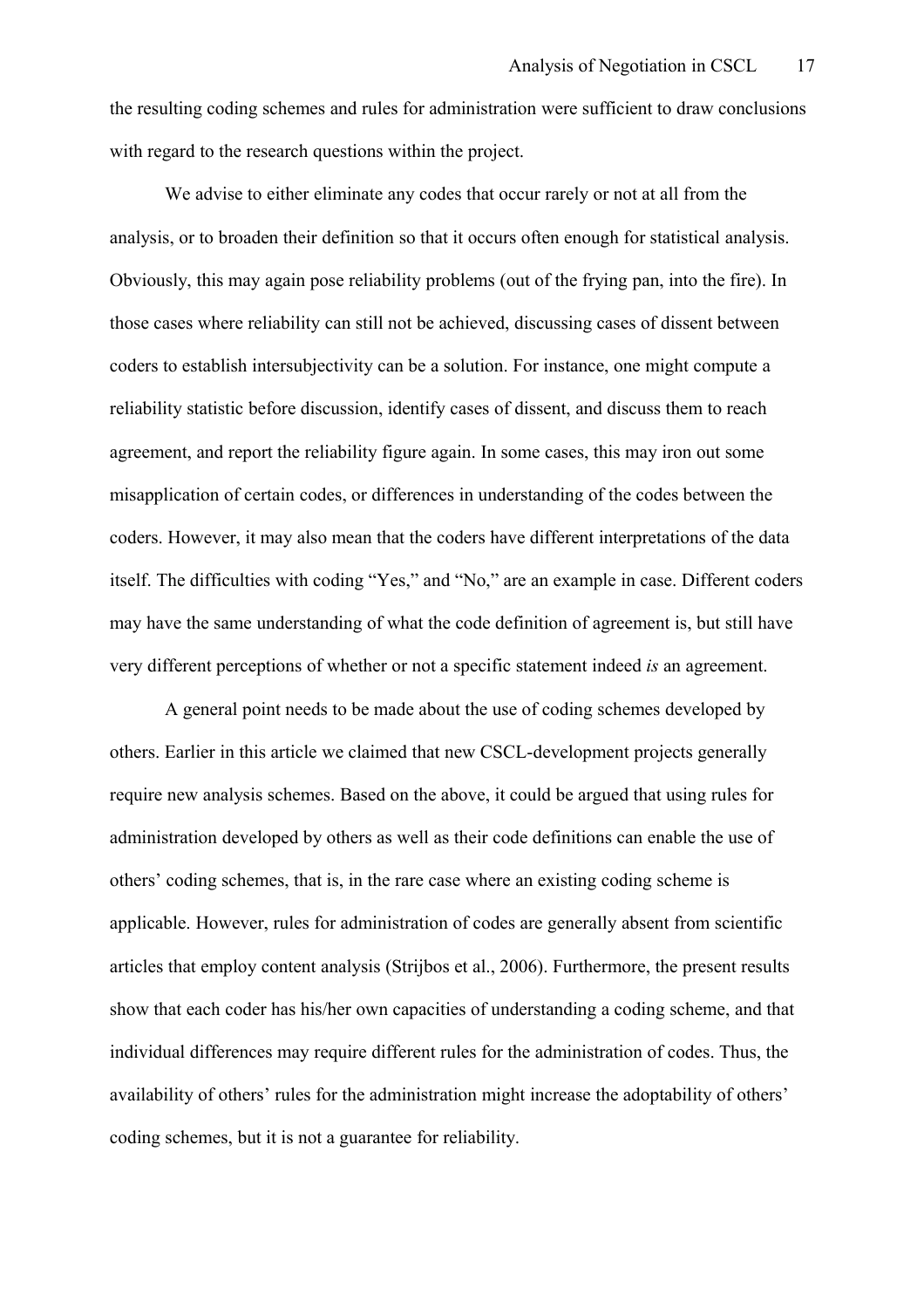In general, CSCL-analysis must take both validity of the coding scheme and the associated measurement strategy into account. Furthermore, it is important to distinguish between these two aspects of analysis, as the one may compromise the other. Aiming for reliability can render a coding scheme invalid if one applies a measurement strategy without proper care for validity.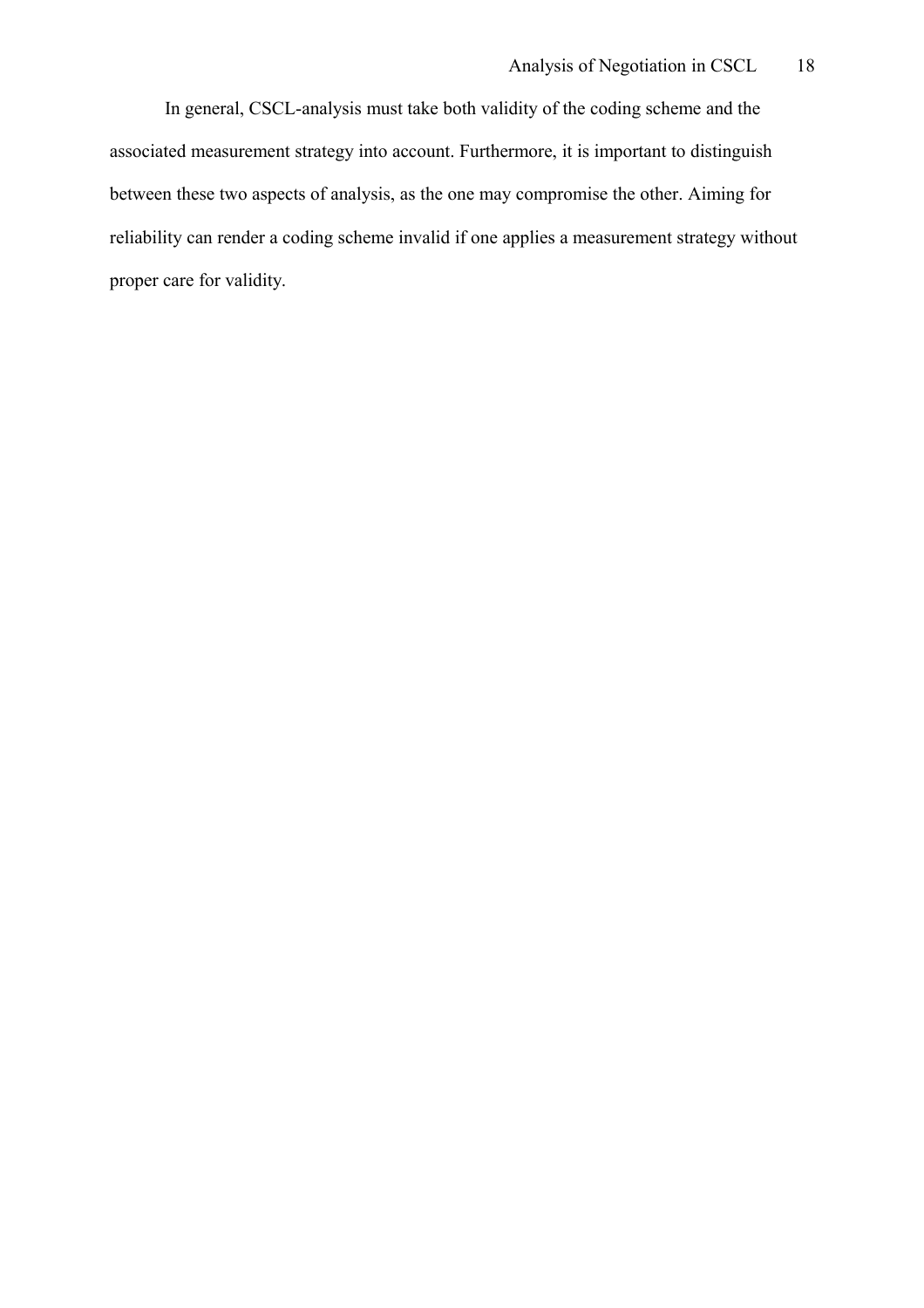# **Acknowledgements**

We would like to thank our colleagues at OTEC, and our team members Mien Segers, Piet Van den Bossche and Emily Teunissen for their input and ideas. This research was funded by the Dutch National Organisation for Scientific Research (NWO).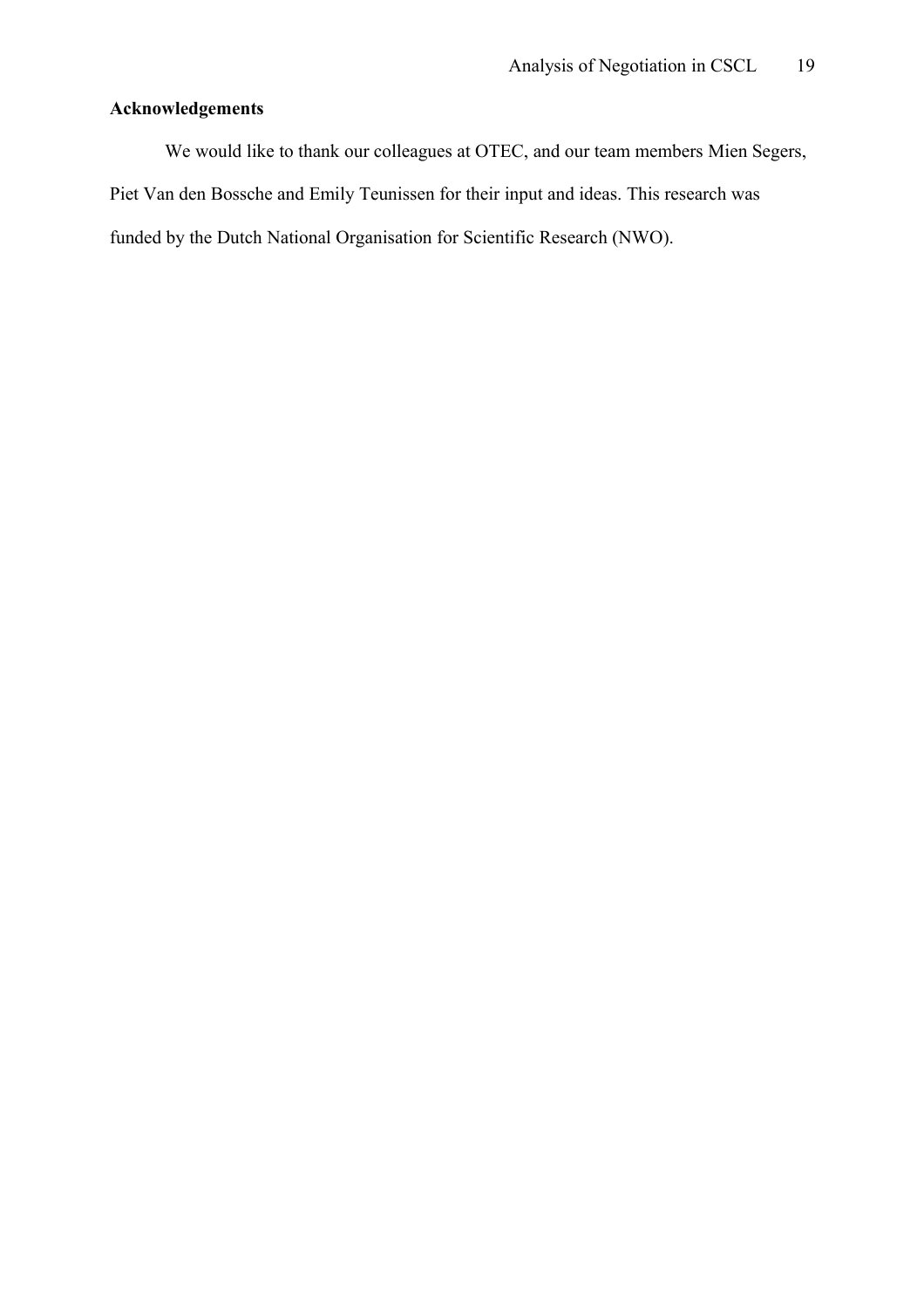### **References**

- Alpay, L., Giboin, A., & Dieng, R. (1998). Accidentology: An example of problem solving by multiple agents with multiple representations. In M. W. Van Someren, P. Reimann, H. P. A. Boshuizen & T. De Jong (Eds.), *Learning with multiple representations* (pp. 152-174). Oxford, UK: Elsevier.
- Beers, P. J., Boshuizen, H. P. A., Kirschner, P. A., & Gijselaers, W. H. (2005). Computer support for knowledge construction in collaborative learning environments. *Computers in Human Behavior*, 21(4), 623-643.
- Bromme, R. (2000). Beyond one's own perspective: The psychology of cognitive interdisciplinarity. In P. Weingart & N. Stehr (Eds.), *Practicing interdisciplinarity* (pp. 115-133). Toronto, Canada: University of Toronto Press.
- Buckingham Shum, S. J., MacLean, A., Bellotti, V. M. E., & Hammond, N. V. (1997). Graphical argumentation and design cognition. *Human-Computer Interaction*, 12, 267-300.
- Chi, M. T. H. (1997). Quantifying qualitative analyses of verbal data: A practical guide. *The Journal of the Learning Sciences*, 6(3), 271-315.
- Clark, H. H., & Brennan, S. E. (1991). Grounding in communication. In L. B. Resnick, J. M. Levine & S. D. Teasley (Eds.), *Perspectives on socially shared cognition* (pp. 127- 149). Washington DC, USA: American Psychological Association.
- Clark, H. H., & Schaefer, E. F. (1989). Contributing to discourse. *Cognitive Science*, 13, 259- 294.
- Dillenbourg, P. (2002). Over-scripting CSCL: The risks of blending collaborative learning with instructional design. In P. A. Kirschner (Ed.), *Three worlds of CSCL: Can we support CSCL?* (pp. 61-91). Heerlen, The Netherlands: Open Universiteit Nederland.
- Fischer, F., Bruhn, J., Gräsel, C., & Mandl, H. (2002). Fostering collaborative knowledge construction with visualization tools. *Learning and Instruction*, 12, 213-232.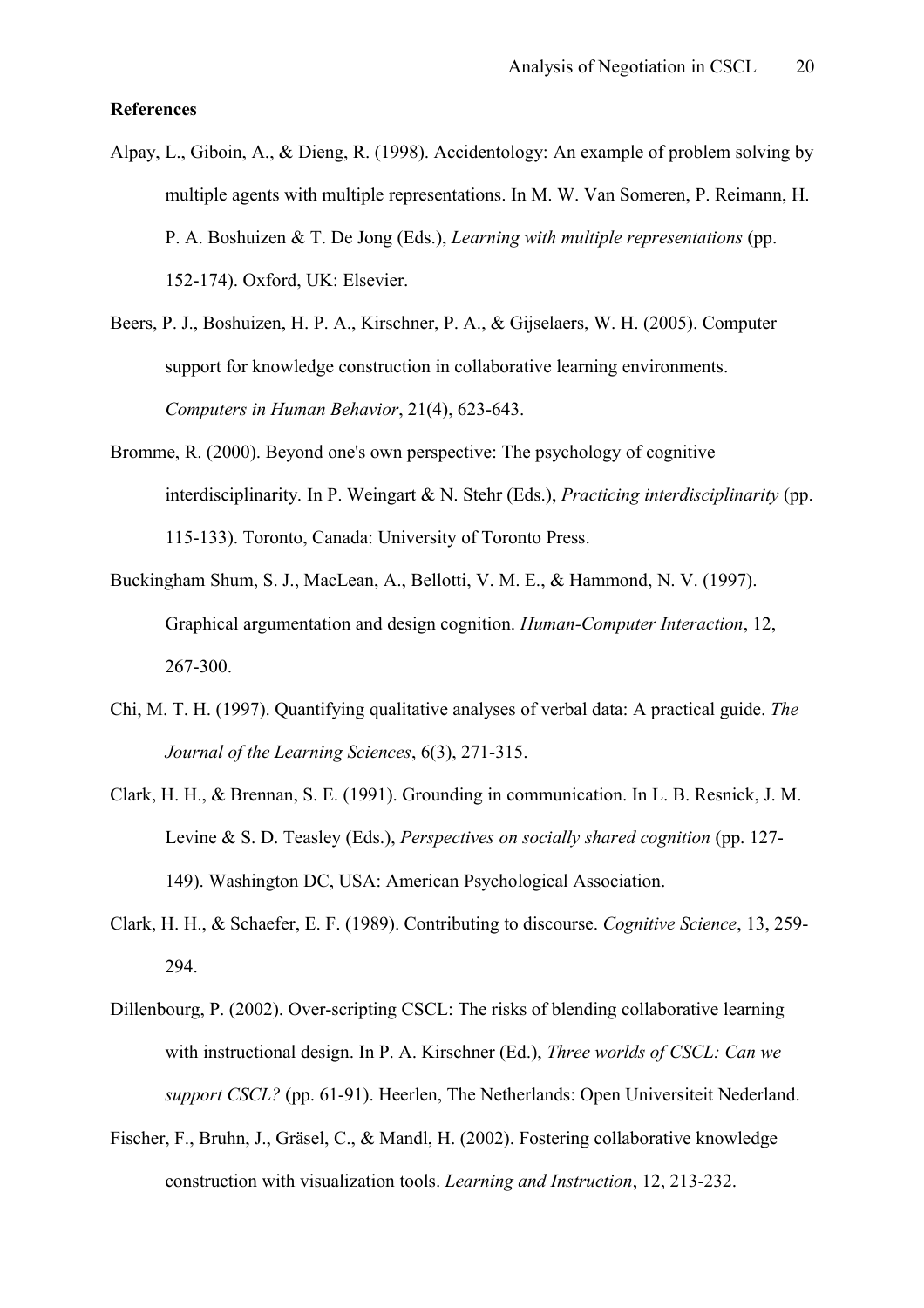- Gunawardena, C. N., Lowe, C. A., & Anderson, T. (1998, August). Transcript analysis of computer-mediated conferences as a tool for testing constructivist and socialconstructivist learning theories. Paper presented at the Fourteenth Annual Conference on Distance Teaching and Learning, Madison, WI.
- Henri, F. (1992). Computer conferencing and content analysis. In A. R. Kaye (Ed.), *Collaborative learning through computer conferencing: The najaden papers* (pp. 117- 136). Berlin: Springer.
- Kirschner, P., Strijbos, J.-W., Kreijns, K., & Beers, P. J. (2004). Designing electronic collaborative learning environments. *Educational Technology Research and Development*, 52(3), 47-66.
- Krippendorf, K. (1980). *Content analysis: An introduction to its methodology*. Beverly Hills, US: Age.
- Lomi, A., Larsen, E. R., & Ginsberg, A. (1997). Adaptive learning in organizations: A system-dynamics-based exploration. *Journal of Management, 23*(4), 561-582.
- Marton, F. (1981). Phenomenography describing conceptions of the world around us. *Instructional Science, 10*, 177-200.
- Nieveen, N. (1999). Prototyping to reach product quality. In J. van den Akker, R. M. Branch, K. Gustafson, N. Nieveen & T. Plomp (Eds.), *Design approaches and tools in education and training* (pp. 125-135). Dordrecht, the Netherlands: Kluwer Academic Publishers.
- Noldus, L. P. J. J., Trienes, R. J. H., Hendriksen, A. H. M., Jansen, H., & Jansen, R. G. (2000). The Observer Video-Pro: New software for the collection, management, and presentation of time-structured data from videotapes and digital media files. *Behavior Research Methods, Instruments & Computers*, 32, 197-206.

Nutt, P. C. (2002). *Why decisions fail*. San Francisco: Berrett-Koehler.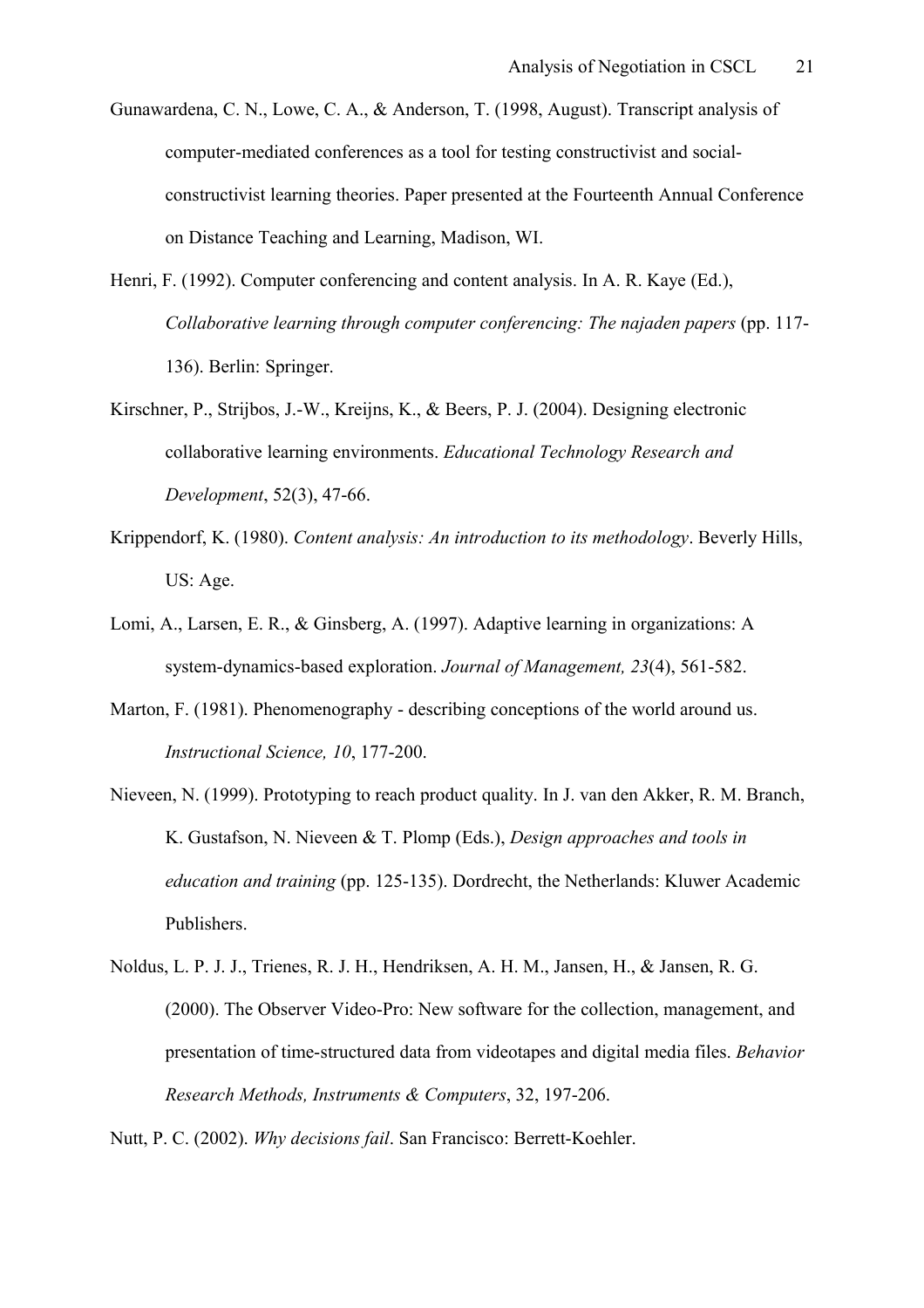Rotmans, J. (1998). Methods for IA: The challenges and opportunities ahead. *Environmental Modeling and Assessment, 3*(3, Special Issue: Challenges and opportunities for Integrated Assessment), 155-179.

- Rourke, L., & Anderson, T. (2004). Validity in qualitative content analysis. *Educational Technology Research and Development*, 52(1), 5-18.
- Rourke, L., Anderson, T., Garrison, D. R., & Archer, W. (2001). Methodological issues in the content analysis of computer conference transcripts. *International Journal of Artificial Intelligence in Education*, 12, 8-22.
- Strijbos, J.-W. (2004). *The effect of roles on computer-supported collaborative learning*. Unpublished PhD-thesis, Open University of the Netherlands, Heerlen, the Netherlands.
- Strijbos, J. W., Martens, R. L., Prins, F. J., & Jochems, W. M. G. (2006). Content analysis: what are they talking about? *Computers & Education*, 46, 29-48.
- Strauss, A. L. (1987). *Qualitative analysis for social scientists*. Cambridge, UK: Cambridge University Press.
- Suthers, D. D. (2001). Towards a systematic study of representational guidance for collaborative learning discourse. *Journal of Universal Computer Science*, 7(3). Retrieved 23 January 2004, from http://www.jucs.org/jucs\_7\_3/towards\_a\_systematic\_study
- Van Bruggen, J. M. (2003). *Explorations in graphical argumentation; The use of external representations in collaborative problem solving*. Unpublished PhD-thesis, Open University of the Netherlands, Heerlen, The Netherlands.
- Zhu, E. (1996). *Meaning negotiation, knowledge construction, and mentoring in a distance learning course.* Paper presented at the National Convention of the Association for Educational Communications and Technology.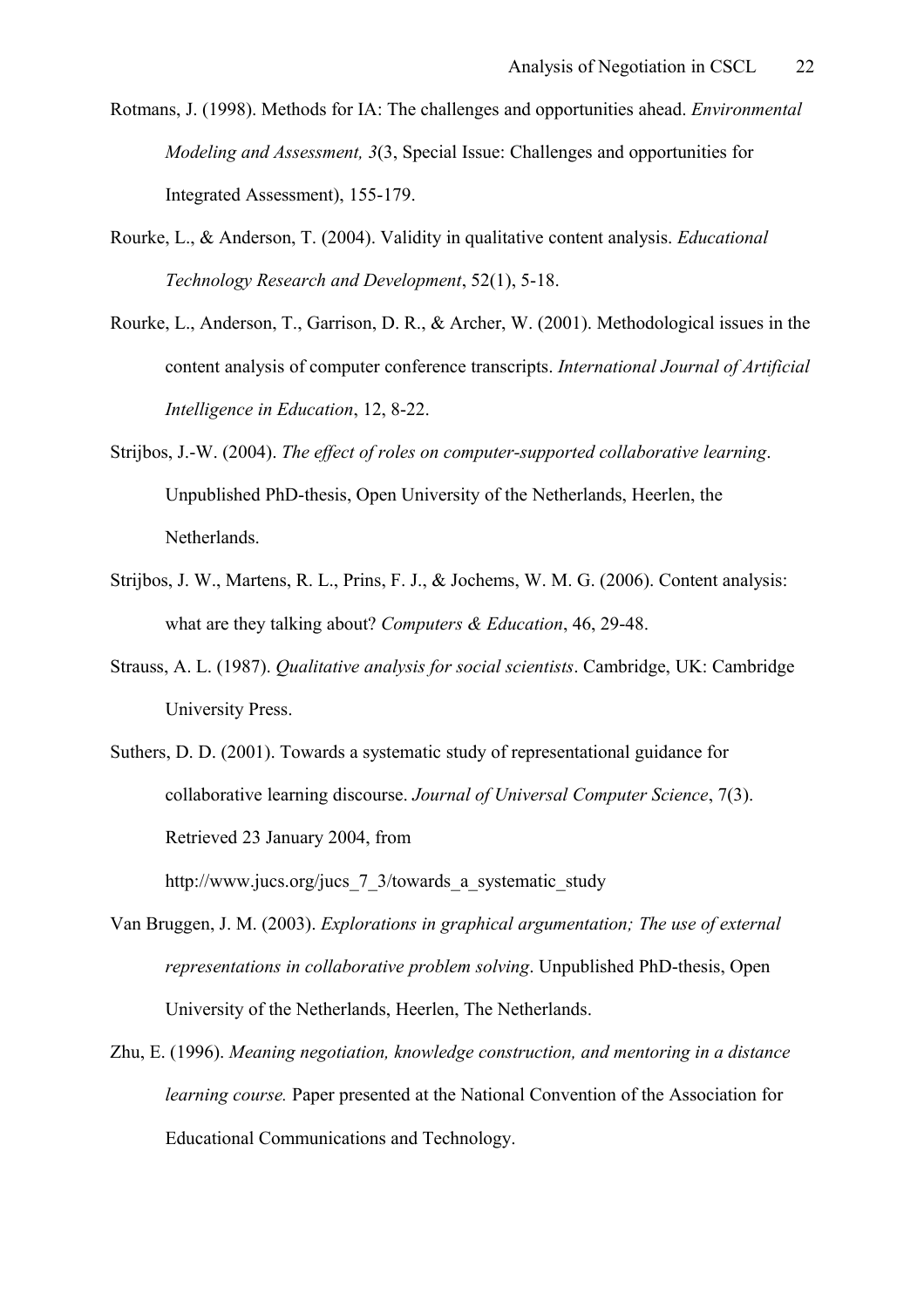Table 1

*Steps for the Development of a Coding Scheme*

| 1. | Definition of the codes |  |
|----|-------------------------|--|
|    |                         |  |

- 2. Identification of code-specific communication characteristics and segmentation
- 3. Development of coding rules to achieve reliability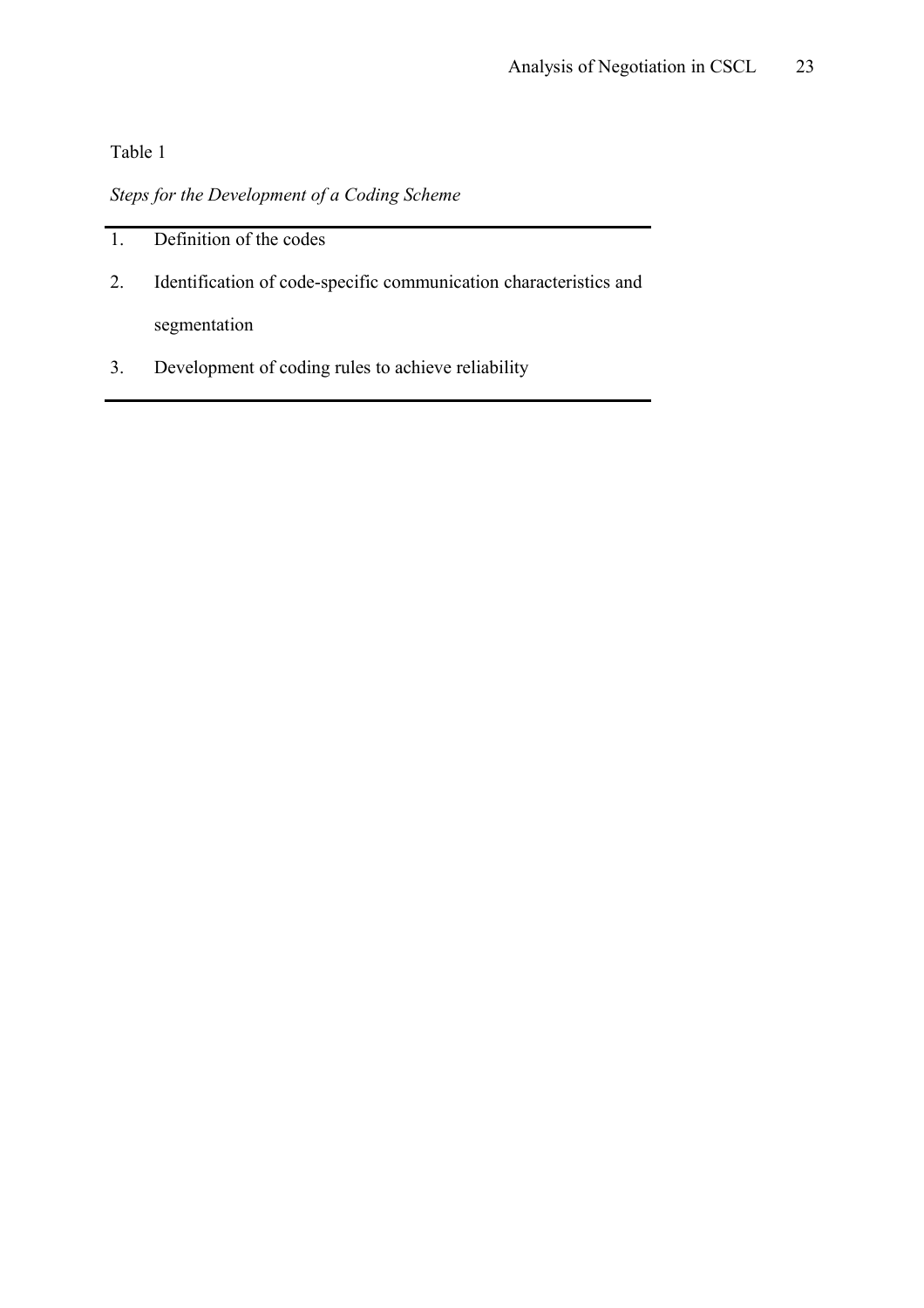Table 2 *NTool Formalism*

Every new issue is termed a *contribution* Contributions require *verification* by the other team members

Verification is responded to with *clarification* by the original contributor When all verifications are clarified, and no new verifications are performed, all

team members state their *acceptance* or *rejection* of the statement All team members state their *position* about accepted statements